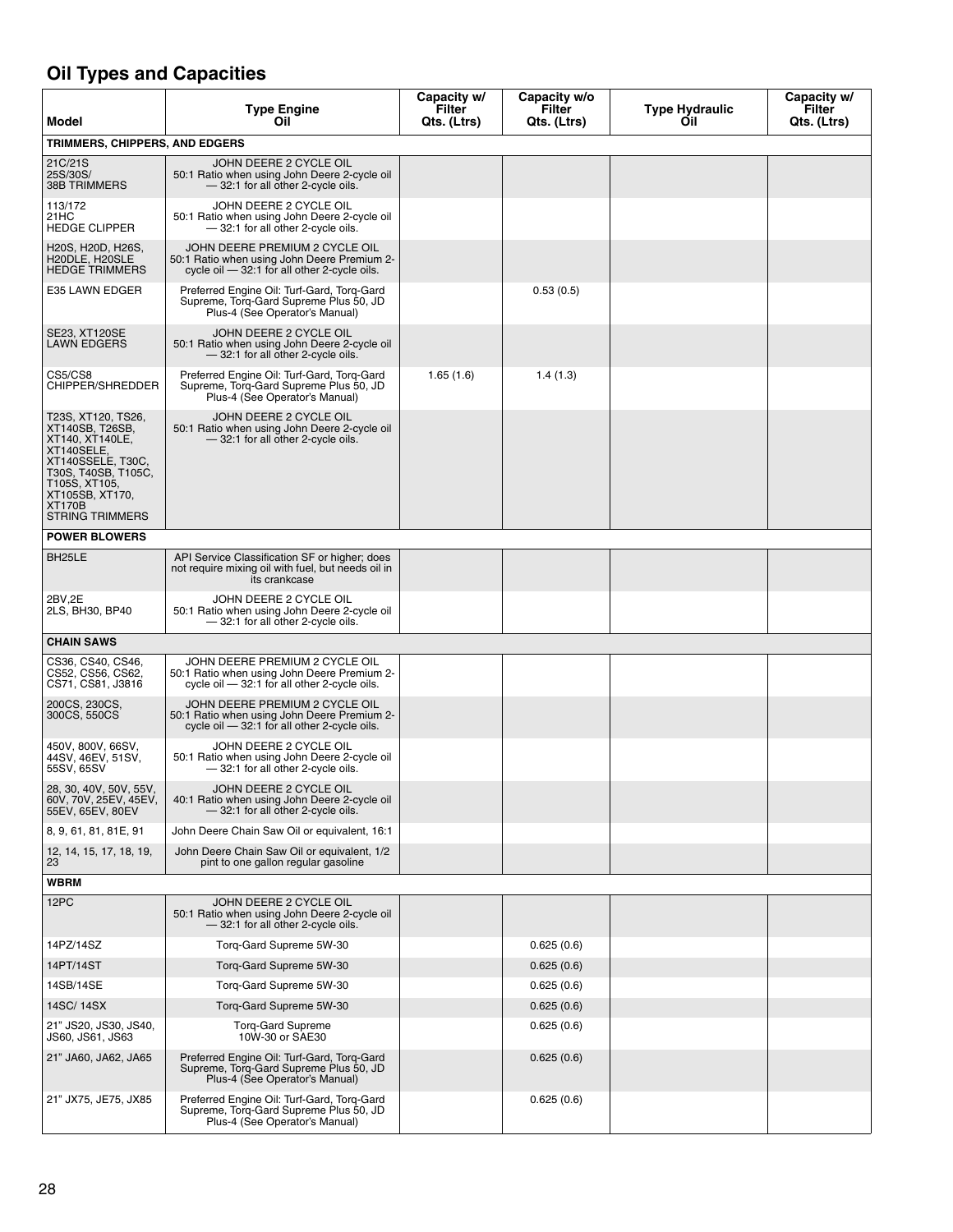| Model                                   | <b>Type Engine</b><br>Oil                                                                                                                                | Capacity w/<br>Filter<br>Qts. (Ltrs) | Capacity w/o<br>Filter<br>Qts. (Ltrs) | <b>Type Hydraulic</b><br>Oil                                                    | Capacity w/<br>Filter<br>Qts. (Ltrs) |
|-----------------------------------------|----------------------------------------------------------------------------------------------------------------------------------------------------------|--------------------------------------|---------------------------------------|---------------------------------------------------------------------------------|--------------------------------------|
| <b>WBRM (Continued)</b>                 |                                                                                                                                                          |                                      |                                       |                                                                                 |                                      |
| 38/48 Inch<br>COMMERCIAL<br>WALK-BEHIND | Preferred Engine Oil: Turf-Gard, Torq-Gard<br>Supreme, Torq-Gard Supreme Plus 50, JD<br>Plus-4 (See Operator's Manual)                                   | 1.65(1.6)                            | 1.4(1.3)                              | Hy-Gard (J20C), or<br>Low Viscosity Hy-Gard (J20D)                              | 2.4(2.2)<br>No Filter                |
| 54 Inch<br>COMMERCIAL<br>WALK-BEHIND    | Preferred Engine Oil: Turf-Gard, Torq-Gard<br>Supreme, Torq-Gard Supreme Plus 50, JD<br>Plus-4 (See Operator's Manual)                                   | 2(1.9)                               | 1.75(1.7)                             | Hy-Gard (J20C), or<br>Low Viscosity Hy-Gard (J20D)                              | 2.4(2.2)<br>No Filter                |
| GS25                                    | Plus-4 10W-40, Torq-Gard Supreme 5W-30 *#<br>Preferred Engine Oil: Turf-Gard, Torq-Gard<br>Supreme, Torq-Gard Supreme Plus 50 (See<br>Operator's Manual) | 1.6(1.5)                             | 1.4(1.3)                              |                                                                                 |                                      |
| GS30                                    | Preferred Engine Oil: JD Plus-4                                                                                                                          | 2(1.9)                               | 1.6(1.7)                              |                                                                                 |                                      |
| GS45                                    | Plus-4                                                                                                                                                   | 1.7(1.6)                             | 1.4(1.3)                              |                                                                                 |                                      |
| GS75                                    | Plus-4 10W-40, Torq-Gard Supreme 5W-30 *#<br>Preferred Engine Oil: Turf-Gard, Torq-Gard<br>Supreme, Torq-Gard Supreme Plus 50 (See<br>Operator's Manual) | 2(1.9)                               | 1.7(1.6)                              |                                                                                 |                                      |
| <b>HD45</b>                             | Plus-4 10W-40. Turf-Gard 10W-30.<br>Plus-4 10W-30 ## Refer to Operator's Manual<br>### Torq-Gard Supreme 5W-30                                           | 1.7(1.6)                             | 1.4(1.3)                              | Hy-Gard (J20C), Turf-Gard<br>10W-30, Plus-4 10W-30, Torg-<br>Gard Supreme SAE30 |                                      |
| <b>HD75</b>                             | Plus-4 10W-40, Torg-Gard Supreme 5W-30 *#<br>Preferred Engine Oil: Turf-Gard, Torg-Gard<br>Supreme, Torq-Gard Supreme Plus 50 (See<br>Operator's Manual) | 2(1.9)                               | 1.7(1.6)                              | Hy-Gard (J20C), Turf-Gard<br>10W-30, Plus-4 10W-30, Torq-<br>Gard Supreme SAE30 |                                      |
| 7H17, 7H19                              | John Deere Turf-Gard, John Deere Plus-4                                                                                                                  | 1.7(1.6)                             |                                       | JD Plus 50 15W-40                                                               | 3.3(3.1)                             |
| 7G18                                    | John Deere Turf-Gard, John Deere Plus-4                                                                                                                  | 2(1.9)                               |                                       |                                                                                 |                                      |
| G15                                     | John Deere Turf-Gard, John Deere Plus-4                                                                                                                  | 2(1.9)                               |                                       |                                                                                 |                                      |
| <b>SABRE WALK BEHIND MOWERS</b>         |                                                                                                                                                          |                                      |                                       |                                                                                 |                                      |
| M10, M21, M23                           | Preferred Engine Oil: Turf-Gard, Torq-Gard<br>Supreme, Torq-Gard Supreme Plus 50, JD<br>Plus-4 (See Operator's Manual)                                   |                                      | 0.625(0.6)                            |                                                                                 |                                      |
| 14PS, 14SS                              | Preferred Engine Oil: Turf-Gard, Torq-Gard<br>Supreme, Torq-Gard Supreme Plus 50, JD<br>Plus-4 (See Operator's Manual)                                   |                                      | 0.625(0.6)                            |                                                                                 |                                      |
| <b>SCOTTS WALK BEHIND MOWERS</b>        |                                                                                                                                                          |                                      |                                       |                                                                                 |                                      |
| SP6211, SP6213                          | Torq-Gard Supreme (SAE 30) (32-122<br>Degrees)                                                                                                           |                                      | 16 oz. $(0.47)$                       |                                                                                 |                                      |
| SNOWBLOWERS/THROWERS                    |                                                                                                                                                          |                                      |                                       |                                                                                 |                                      |
| TRS21                                   | <b>JOHN DEERE</b><br>2 CYCLE OIL<br>50:1                                                                                                                 |                                      |                                       |                                                                                 |                                      |
| <b>TRS22</b>                            | Preferred Engine Oil: Turf-Gard, Torg-Gard<br>Supreme, Torg-Gard Supreme Plus 50, JD<br>Plus-4 (See Operator's Manual)                                   |                                      | 19 oz. (0.6)                          |                                                                                 |                                      |
| TRS24/TRX24                             | Preferred Engine Oil: Turf-Gard, Torq-Gard<br>Supreme, Torq-Gard Supreme Plus 50, JD<br>Plus-4 (See Operator's Manual)                                   |                                      | 24 oz.<br>(0.72)                      |                                                                                 |                                      |
| TRS26/TRX26                             | Preferred Engine Oil: Turf-Gard, Torq-Gard<br>Supreme, Torg-Gard Supreme Plus 50, JD<br>Plus-4 (See Operator's Manual)                                   |                                      | 26 oz.<br>(0.8)                       |                                                                                 |                                      |
| <b>TRS27/TRS32</b>                      | Preferred Engine Oil: Turf-Gard, Torq-Gard<br>Supreme, Torq-Gard Supreme Plus 50, JD<br>Plus-4 (See Operator's Manual)                                   |                                      | 26 oz.<br>(0.8)                       |                                                                                 |                                      |
| 524, 524D                               | Torq-Gard Supreme - 5W-30                                                                                                                                |                                      | 0.65(0.6)                             |                                                                                 |                                      |
| 724D                                    | Torg-Gard Supreme - 5W-30                                                                                                                                |                                      | 0.65(0.6)                             | See Operator's Manual                                                           |                                      |
| 526, 726, 732                           | <b>Torg-Gard Supreme</b>                                                                                                                                 |                                      | 19 oz. (0.56)                         |                                                                                 |                                      |
| 826, 832, 1032                          | <b>Torq-Gard Supreme</b>                                                                                                                                 |                                      | 24 oz. (0.71)                         |                                                                                 |                                      |
| 826D                                    | Torg-Gard Supreme - 5W-30                                                                                                                                |                                      | 0.8(0.77)                             |                                                                                 |                                      |
| 828D                                    | Torg-Gard Supreme - 5W-30                                                                                                                                |                                      | 0.8(0.77)                             |                                                                                 |                                      |
| 924DE                                   | Torq-Gard Supreme - SAE 5W-30, or<br>Uni-Gard - SAE 5W-30                                                                                                |                                      | 0.8(0.77)                             |                                                                                 |                                      |
| 1032D                                   | Torg-Gard Supreme 5W-30                                                                                                                                  |                                      | 0.8(0.77)                             |                                                                                 |                                      |
| 1128DE, 1128DDE                         | Torq-Gard Supreme - SAE 5W-30, or<br>Uni-Gard - SAE 5W-30                                                                                                |                                      | 0.8(0.77)                             |                                                                                 |                                      |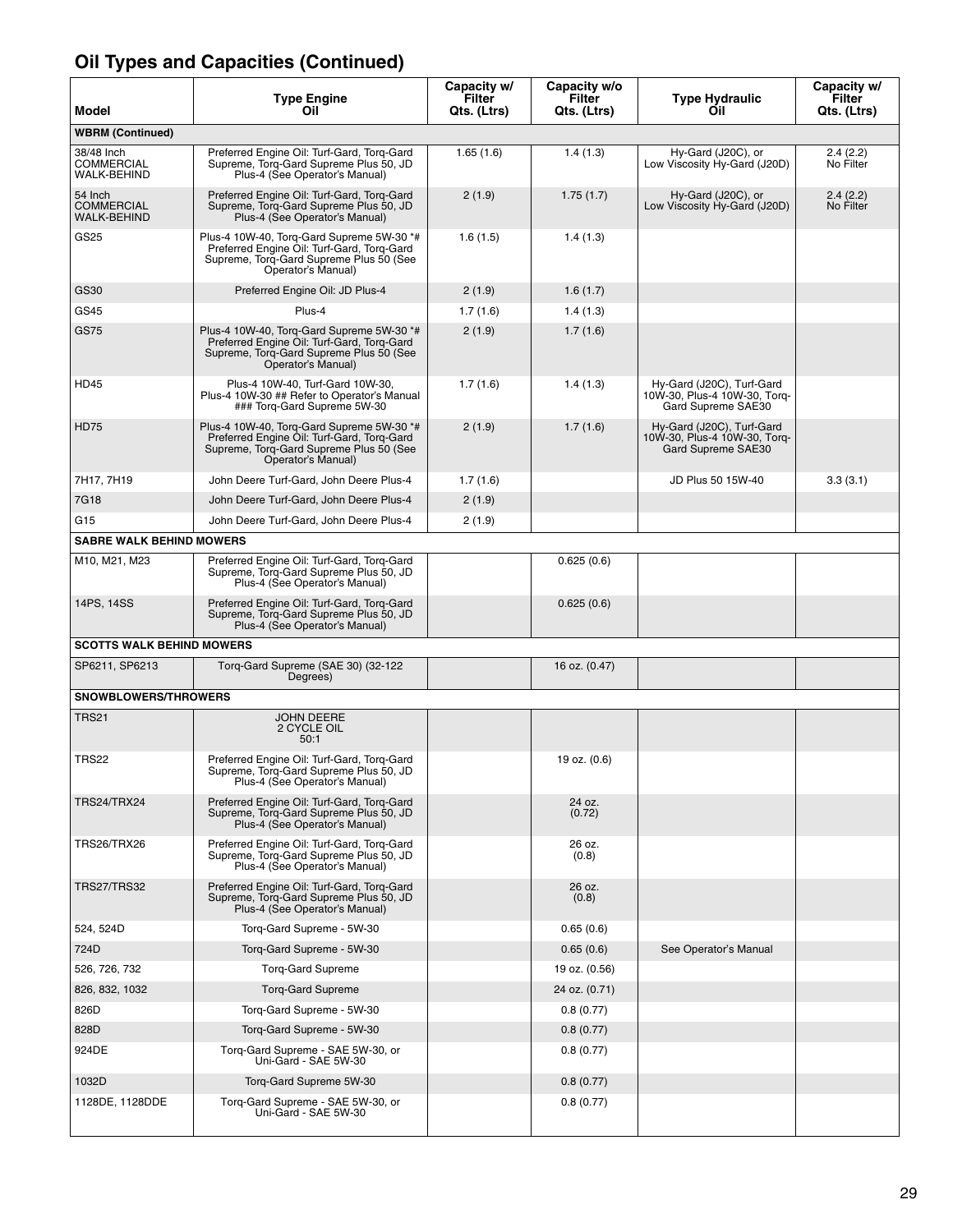| Model                            | <b>Type Engine</b><br>Oil                                                                                              | Capacity w/<br>Filter<br>Qts. (Ltrs) | Capacity w/o<br>Filter<br>Qts. (Ltrs) | <b>Type Hydraulic</b><br>Oil | Capacity w/<br>Filter<br>Qts. (Ltrs) |
|----------------------------------|------------------------------------------------------------------------------------------------------------------------|--------------------------------------|---------------------------------------|------------------------------|--------------------------------------|
| SNOWBLOWERS/THROWERS (Continued) |                                                                                                                        |                                      |                                       |                              |                                      |
| 1332DDE                          | Torg-Gard Supreme - SAE 5W-30, or<br>Uni-Gard - SAE 5W-30                                                              |                                      | 1.0(0.95)                             |                              |                                      |
| 320                              | <b>JOHN DEERE</b><br>2 CYCLE OIL 50:1                                                                                  |                                      |                                       |                              |                                      |
| 322                              | JOHN DEERE<br>2 CYCLE OIL 32:1                                                                                         |                                      |                                       |                              |                                      |
| 520                              | Plus-4                                                                                                                 |                                      | 21 oz. (0.62)                         |                              |                                      |
| 522                              | <b>Torg-Gard Supreme</b>                                                                                               |                                      | 21 oz. (0.62)                         |                              |                                      |
| 524                              | <b>Torg-Gard Supreme</b>                                                                                               |                                      | 21 oz. (0.62)                         |                              |                                      |
| <b>RIDING MOWERS</b>             |                                                                                                                        |                                      |                                       |                              |                                      |
| 55                               | Torq-Gard 30                                                                                                           |                                      | 27 oz. (0.81)                         |                              |                                      |
| 56                               | Torq-Gard 30                                                                                                           |                                      | 27 oz. (0.81)                         |                              |                                      |
| 57                               | Torg-Gard Supreme 30                                                                                                   |                                      | $27$ oz. $(0.81)$                     |                              |                                      |
| 65                               | Torq-Gard Supreme 30                                                                                                   |                                      | 27 oz. (0.81)                         |                              |                                      |
| 68                               | Torg-Gard Supreme 30                                                                                                   |                                      | 36 oz. (1.06)                         |                              |                                      |
| <b>R70</b>                       | Preferred Engine Oil: Turf-Gard, Torg-Gard<br>Supreme, Torq-Gard Supreme Plus 50, JD<br>Plus-4 (See Operator's Manual) |                                      | 1.15(1.1)                             |                              |                                      |
| R72                              | Preferred Engine Oil: Turf-Gard, Torq-Gard<br>Supreme, Torq-Gard Supreme Plus 50, JD<br>Plus-4 (See Operator's Manual) |                                      | 1.15(1.1)                             |                              |                                      |
| <b>S80</b>                       | Preferred Engine Oil: Turf-Gard, Torq-Gard<br>Supreme, Torg-Gard Supreme Plus 50, JD<br>Plus-4 (See Operator's Manual) |                                      | 1.15(1.1)                             |                              |                                      |
| S82                              | Preferred Engine Oil: Turf-Gard, Torq-Gard<br>Supreme, Torq-Gard Supreme Plus 50, JD<br>Plus-4 (See Operator's Manual) |                                      | 1.15(1.1)                             |                              |                                      |
| R92                              | Preferred Engine Oil: Turf-Gard, Torq-Gard<br>Supreme, Torq-Gard Supreme Plus 50, JD<br>Plus-4 (See Operator's Manual) |                                      | 1.5(1.4)                              |                              |                                      |
| S92                              | Preferred Engine Oil: Turf-Gard, Torq-Gard<br>Supreme, Torg-Gard Supreme Plus 50, JD<br>Plus-4 (See Operator's Manual) |                                      | 1.5(1.4)                              |                              |                                      |
| RX63                             | Preferred Engine Oil: Turf-Gard, Torq-Gard<br>Supreme, Torq-Gard Supreme Plus 50, JD<br>Plus-4 (See Operator's Manual) |                                      | 1.5(1.4)                              |                              |                                      |
| <b>RX73</b>                      | Preferred Engine Oil: Turf-Gard, Torq-Gard<br>Supreme, Torq-Gard Supreme Plus 50, JD<br>Plus-4 (See Operator's Manual) |                                      | 1.15(1.1)                             |                              |                                      |
| <b>RX75</b>                      | Preferred Engine Oil: Turf-Gard, Torq-Gard<br>Supreme, Torq-Gard Supreme Plus 50, JD<br>Plus-4 (See Operator's Manual) |                                      | 1.15(1.1)                             |                              |                                      |
| <b>SX75</b>                      | Preferred Engine Oil: Turf-Gard, Torq-Gard<br>Supreme, Torg-Gard Supreme Plus 50, JD<br>Plus-4 (See Operator's Manual) |                                      | 1.15(1.1)                             |                              |                                      |
| <b>RX95</b>                      | Preferred Engine Oil: Turf-Gard, Torq-Gard<br>Supreme, Torg-Gard Supreme Plus 50, JD<br>Plus-4 (See Operator's Manual) |                                      | 1.5(1.4)                              |                              |                                      |
| SX95                             | Preferred Engine Oil: Turf-Gard, Torq-Gard<br>Supreme, Torg-Gard Supreme Plus 50, JD<br>Plus-4 (See Operator's Manual) |                                      | 1.5(1.4)                              |                              |                                      |
| GX70                             | Preferred Engine Oil: Turf-Gard, Torq-Gard<br>Supreme, Torg-Gard Supreme Plus 50, JD<br>Plus-4 (See Operator's Manual) |                                      | 1.15(1.1)                             |                              |                                      |
| GX75                             | Preferred Engine Oil: Turf-Gard, Torq-Gard<br>Supreme, Torq-Gard Supreme Plus 50, JD<br>Plus-4 (See Operator's Manual) |                                      | 1.15(1.1)                             |                              |                                      |
| GX95                             | Preferred Engine Oil: Turf-Gard, Torq-Gard<br>Supreme, Torq-Gard Supreme Plus 50, JD<br>Plus-4 (See Operator's Manual) |                                      | 1.5(1.4)                              |                              |                                      |
| SRX75                            | Preferred Engine Oil: Turf-Gard, Torq-Gard<br>Supreme, Torg-Gard Supreme Plus 50, JD<br>Plus-4 (See Operator's Manual) |                                      | 1.15(1.1)                             |                              |                                      |
| SRX95                            | Preferred Engine Oil: Turf-Gard, Torq-Gard<br>Supreme, Torg-Gard Supreme Plus 50, JD<br>Plus-4 (See Operator's Manual) |                                      | 1.5(1.4)                              |                              |                                      |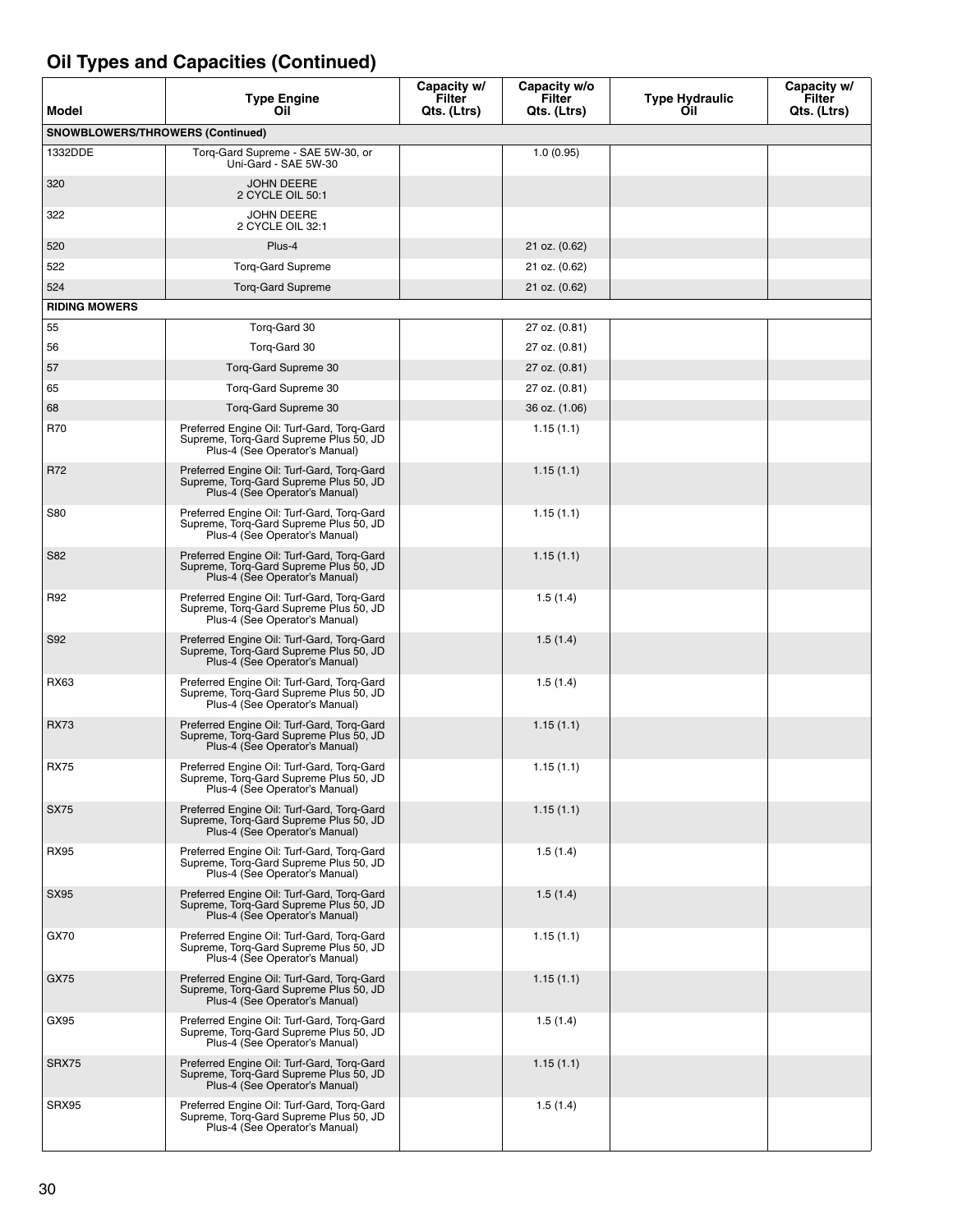| Model                            | <b>Type Engine</b><br>Oil                                                                                              | Capacity w/<br>Filter<br>Qts. (Ltrs) | Capacity w/o<br>Filter<br>Qts. (Ltrs) | <b>Type Hydraulic</b><br>Oil                                                       | Capacity w/<br>Filter<br>Qts. (Ltrs) |
|----------------------------------|------------------------------------------------------------------------------------------------------------------------|--------------------------------------|---------------------------------------|------------------------------------------------------------------------------------|--------------------------------------|
| <b>LAWN TRACTORS</b>             |                                                                                                                        |                                      |                                       |                                                                                    |                                      |
| 60, 70                           | Torq-Gard Supreme 30                                                                                                   |                                      | 0.75(0.71)                            | AM30200M                                                                           | 1.5(1.4)                             |
| 100                              | Torq-Gard Supreme 30                                                                                                   |                                      | 1.125(1.06)                           |                                                                                    |                                      |
| LX172                            | Preferred Engine Oil: Turf-Gard, Torq-Gard<br>Supreme, Torq-Gard Supreme Plus 50, JD<br>Plus-4 (See Operator's Manual) | 1.7(1.6)                             |                                       |                                                                                    |                                      |
| LX173                            | Plus-4 SAE 10W-40, Turf-Gard SAE 10W-30,<br>Plus-4 SAE 10W-30                                                          | 1.9(1.8)                             |                                       | SAE 5W-30 or SAE 10W-30                                                            |                                      |
| LX176                            | Preferred Engine Oil: Turf-Gard, Torq-Gard<br>Supreme, Torq-Gard Supreme Plus 50, JD<br>Plus-4 (See Operator's Manual) | 1.7(1.6)                             |                                       |                                                                                    |                                      |
| LX178                            | Preferred Engine Oil: Turf-Gard, Torq-Gard<br>Supreme, Torq-Gard Supreme Plus 50, JD<br>Plus-4 (See Operator's Manual) | 1.8(1.7)                             | 1.6(1.5)                              |                                                                                    |                                      |
| LX186                            | Preferred Engine Oil: Turf-Gard, Torq-Gard<br>Supreme, Torq-Gard Supreme Plus 50, JD<br>Plus-4 (See Operator's Manual) | 2 (1.9)                              |                                       |                                                                                    |                                      |
| LX188                            | Preferred Engine Oil: Turf-Gard, Torq-Gard<br>Supreme, Torg-Gard Supreme Plus 50, JD<br>Plus-4 (See Operator's Manual) | 1.8(1.7)                             | 1.6(1.5)                              |                                                                                    |                                      |
| LX255                            | Plus-4 10W-40, Torq-Gard Supreme 5W-30                                                                                 | 2(1.9)                               | 1.75(1.65)                            | Turf-Gard 10W-30, Torq-Gard<br>Supreme 5W-30 or Hy-Gard<br>Transmission Oil (J20C) | 2.7(2.5)                             |
| LX266                            | Turf-Gard SAE 10W-30.<br>Plus-4 - SAE 10W-30,<br>Torq-Gard Supreme - SAE 30                                            | 2(1.9)                               | 1.75(1.65)                            | Turf-Gard 10W-30, Torq-Gard<br>Supreme 5W-30 or Hy-Gard<br>Transmission Oil (J20C) | 4.6(4.4)                             |
| LX277                            | Plus-4 10W-40, Torq-Gard Supreme 5W-30                                                                                 | 1.8(1.7)                             | 1.6(1.5)                              | Turf-Gard 10W-30, Torq-Gard<br>Supreme 5W-30 or Hy-Gard<br>Transmission Oil (J20C) | 2.7(2.5)                             |
| LX279                            | Plus-4 10W-40, Torq-Gard Supreme 5W-30                                                                                 | 1.9(1.8)                             | 1.6(1.5)                              | Turf-Gard 10W-30, Torq-Gard<br>Supreme 5W-30 or Hy-Gard<br>Transmission Oil (J20C) | 2.7(2.5)                             |
| LX280, LX289                     | Plus-4 SAE 10W-40, Turf-Gard SAE 10W-40                                                                                | 1.9(1.8)                             |                                       | 5W-30 or 10W-30                                                                    | See Operator's<br>Manual             |
| LX288                            | Plus-4 10W-40, Torq-Gard Supreme 5W-30                                                                                 | 1.9(1.8)                             | 1.5(1.4)                              | Turf-Gard 10W-30, Torq-Gard<br>Supreme 5W-30 or Hy-Gard<br>Transmission Oil (J20C) | 2.7(2.5)                             |
| SST <sub>15</sub>                | Turf-Gard, Plus-4                                                                                                      | 1.9(1.8)                             | 1.5(1.4)                              | Low Viscosity Hy-Gard (J20D)                                                       | See Operator's<br>Manual             |
| SST16, SST18                     | Turf-Gard, Plus-4                                                                                                      | 1.6(1.5)                             | 1.5(1.4)                              |                                                                                    |                                      |
| STX30                            | Preferred Engine Oil: Turf-Gard, Torg-Gard<br>Supreme, Torq-Gard Supreme Plus 50, JD<br>Plus-4 (See Operator's Manual) | 2(1.9)                               | 1.75(1.6)                             |                                                                                    |                                      |
| STX38/STX46                      | Preferred Engine Oil: Turf-Gard, Torq-Gard<br>Supreme, Torq-Gard Supreme Plus 50, JD<br>Plus-4 (See Operator's Manual) | 2(1.9)                               | 1.75(1.6)                             |                                                                                    |                                      |
| LT133                            | Plus-4 10W-40, Turf-Gard 10W-30,<br>Plus-4 10W-30                                                                      |                                      | 1.9(1.8)                              |                                                                                    |                                      |
| LT150, LT160                     | Turf-Gard or Plus-4                                                                                                    |                                      | 1.5(1.4)                              |                                                                                    |                                      |
| LT155                            | Plus-4 10W-40, Turf-Gard 10W-30,<br>Plus-4 10W-30                                                                      |                                      | 1.9(1.8)                              |                                                                                    |                                      |
| LT166                            | Torq-Gard Supreme SAE30,<br>Torq-Supreme 5W-30                                                                         |                                      | 1.8(1.7)                              |                                                                                    |                                      |
| LTR155, LTR166,<br><b>LTR180</b> | Turf-Gard, Plus-4                                                                                                      | 2.1(2)                               | 1.9(1.8)                              |                                                                                    |                                      |
| LT170, LT180                     | Turf-Gard or Plus-4                                                                                                    |                                      | 1.6(1.5)                              |                                                                                    |                                      |
| LT190                            | Plus-40 SAE 10W-40,<br>Turf-Gard SAE 10W-30                                                                            | 1.6(1.5)                             | 1.5(1.4)                              |                                                                                    |                                      |
| 102, 115                         | Turf-Gard or Plus-4                                                                                                    | 1.5(1.4)                             |                                       |                                                                                    |                                      |
| 108                              | Torq-Gard Supreme (SAE20)                                                                                              |                                      | 1.125(1)                              | Hy-Gard                                                                            | 0.75(0.70)                           |
| 111                              | Torg-Gard Supreme SAE30,<br>Torg-Supreme 5W-30                                                                         |                                      | 1.5(1.4)                              | Hy-Gard                                                                            | 0.75(0.70)                           |
| 111H                             | Torq-Gard Supreme SAE30,<br>Torq-Supreme 5W-30                                                                         |                                      | 1.5(1.4)                              | Hy-Gard                                                                            | 1.125(1.1)                           |
| 112L                             | Torq-Gard Supreme SAE30,<br>Torq-Supreme 5W-30                                                                         | 1.8(1.7)                             | 1.5(1.4)                              | Hy-Gard                                                                            | 1.125(1.1)                           |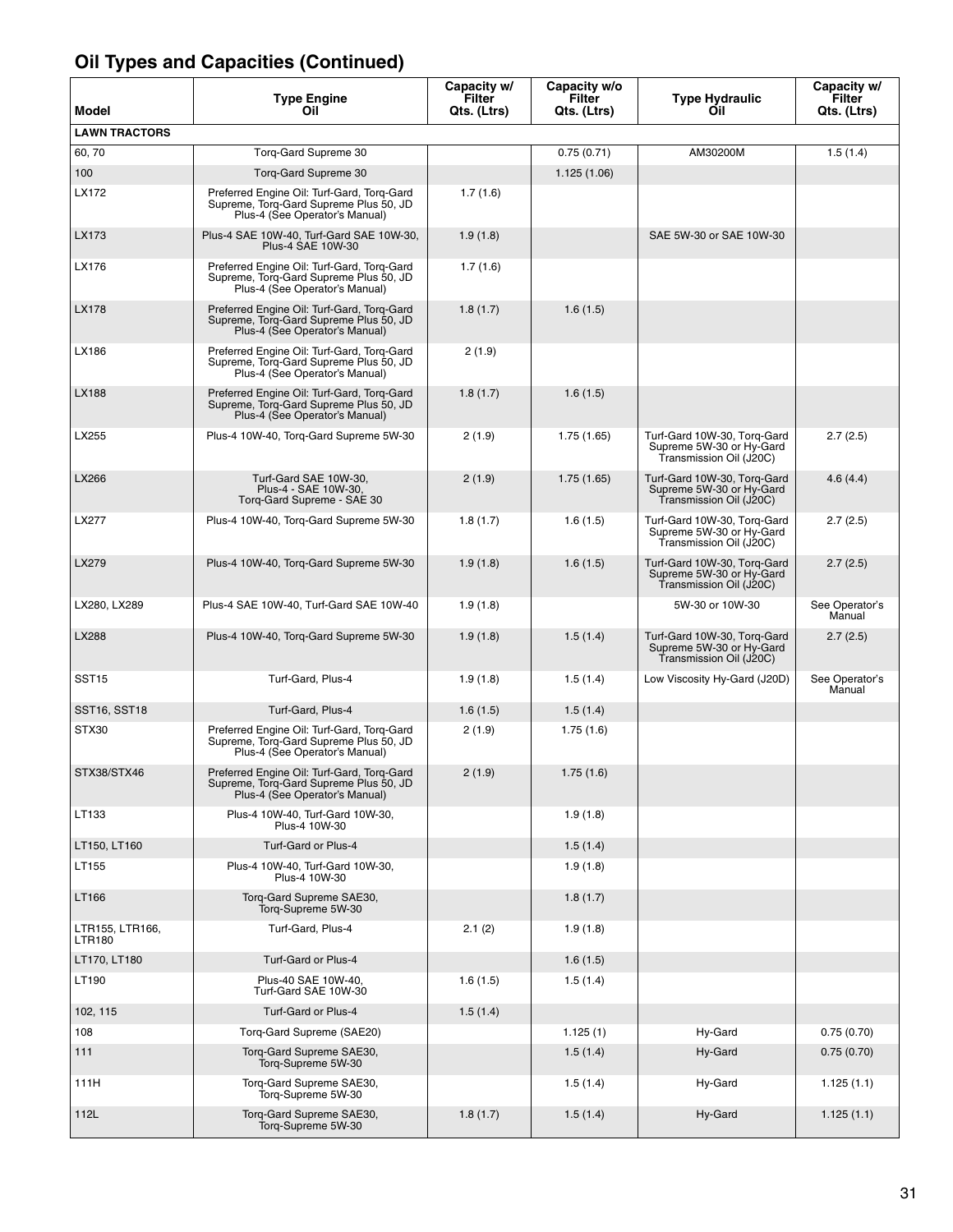| Model                                 | <b>Type Engine</b><br>Oil                                                                                              | Capacity w/<br>Filter<br>Qts. (Ltrs) | Capacity w/o<br>Filter<br>Qts. (Ltrs) | <b>Type Hydraulic</b><br>Oil                       | Capacity w/<br>Filter<br>Qts. (Ltrs) |
|---------------------------------------|------------------------------------------------------------------------------------------------------------------------|--------------------------------------|---------------------------------------|----------------------------------------------------|--------------------------------------|
| <b>LAWN TRACTORS (Continued)</b>      |                                                                                                                        |                                      |                                       |                                                    |                                      |
| 116                                   | Torg-Gard Supreme SAE30,<br>Torg-Supreme 5W-30                                                                         |                                      | 1.5(1.4)                              | Hy-Gard                                            | 0.74(0.70)                           |
| 116H                                  | Torg-Gard Supreme SAE30,<br>Torq-Supreme 5W-30                                                                         |                                      | 1.5(1.4)                              | Hy-Gard                                            | 1.16(1.1)                            |
| 125, 135, 145, 155C,<br>190C          | Turf-Gard or Plus-4                                                                                                    | 2(1.9)                               |                                       |                                                    |                                      |
| 130                                   | Preferred Engine Oil: Turf-Gard, Torg-Gard<br>Supreme, Torg-Gard Supreme Plus 50, JD<br>Plus-4 (See Operator's Manual) |                                      | 1.16(1.1)                             | See Operator's Manual                              | 1.16(1.1)                            |
| 160                                   | Preferred Engine Oil: Turf-Gard, Torq-Gard<br>Supreme, Torg-Gard Supreme Plus 50, JD<br>Plus-4 (See Operator's Manual) | 1.6(1.5)                             | 1.5(1.4)                              | See Operator's Manual                              | 1.16(1.1)                            |
| 165                                   | Preferred Engine Oil: Turf-Gard, Torg-Gard<br>Supreme, Torg-Gard Supreme Plus 50, JD<br>Plus-4 (See Operator's Manual) | 1.6(1.5)                             | 1.5(1.4)                              | See Operator's Manual                              | 0.74(0.70)                           |
| 170                                   | Preferred Engine Oil: Turf-Gard, Torq-Gard<br>Supreme, Torg-Gard Supreme Plus 50, JD<br>Plus-4 (See Operator's Manual) | 1.8(1.7)                             | 1.4(1.3)                              | See Operator's Manual                              | 0.74(0.70)                           |
| 175                                   | Preferred Engine Oil: Turf-Gard, Torq-Gard<br>Supreme, Torg-Gard Supreme Plus 50, JD<br>Plus-4 (See Operator's Manual) | 1.8(1.7)                             | 1.4(1.3)                              | See Operator's Manual                              | 0.74(0.70)                           |
| 180                                   | Preferred Engine Oil: Turf-Gard, Torq-Gard<br>Supreme, Torg-Gard Supreme Plus 50, JD<br>Plus-4 (See Operator's Manual) | 2(1.9)                               | 1.7(1.6)                              | See Operator's Manual                              | 1.16(1.1)                            |
| 185                                   | Preferred Engine Oil: Turf-Gard, Torg-Gard<br>Supreme, Torg-Gard Supreme Plus 50, JD<br>Plus-4 (See Operator's Manual) | 2(1.9)                               | 1.7(1.6)                              | See Operator's Manual                              | 0.74(0.70)                           |
| L <sub>100</sub>                      | Turf-Gard or<br>Plus-4                                                                                                 |                                      | 1.5(1.4)                              | 10W-30 or Hy-Gard (J20C)                           |                                      |
| L <sub>108</sub>                      | Turf-Gard or<br>Plus-4                                                                                                 |                                      | See Operator's<br>Manual              | 10W-30 or Hy-Gard (J20C)                           |                                      |
| L111                                  | Turf-Gard or<br>Plus-4                                                                                                 | 2(1.9)                               |                                       | 10W-30 or Hy-Gard (J20C)                           |                                      |
| L110, L118, L120,<br>L <sub>130</sub> | Turf-Gard or<br>Plus-4                                                                                                 | 2(1.9)                               | 1.9(1.8)                              | 10W-30 or Hy-Gard (J20C)                           |                                      |
| LA100, LA110                          | Turf-Gard or<br>Plus-4                                                                                                 | 1.5(1.4)(LA110)                      | 1.5(1.4)(LA100)                       |                                                    |                                      |
| X110, X120                            | Turf-Gard or<br>Plus-4                                                                                                 | 1.5 (1.4) (X120)                     | 1.5(1.4)(X110)                        |                                                    |                                      |
| LA120, LA130, LA140,<br>LA150, X140   | Turf-Gard or<br>Plus-4                                                                                                 | 2(1.9)                               |                                       |                                                    |                                      |
| <b>LAWN &amp; GARDEN TRACTORS</b>     |                                                                                                                        |                                      |                                       |                                                    |                                      |
| 110, 110H                             | AM30200M                                                                                                               |                                      | 1.25(1.2)                             |                                                    |                                      |
| 112, 112H                             | AM30200M                                                                                                               |                                      | 1.25(1.2)                             |                                                    |                                      |
| 112 (Kohler)                          | Preferred Engine Oil: Turf-Gard, Torq-Gard<br>Supreme, Torq-Gard Supreme Plus 50, JD<br>Plus-4 (See Operator's Manual) |                                      | 1.5(1.4)                              |                                                    |                                      |
| 120                                   | Preferred Engine Oil: Turf-Gard, Torq-Gard<br>Supreme, Torq-Gard Supreme Plus 50, JD<br>Plus-4 (See Operator's Manual) |                                      | 1.5(1.4)                              | Hy-Gard (J20C), or<br>Low Viscosity Hy-Gard (J20D) | 5(4.7)                               |
| 140                                   | Preferred Engine Oil: Turf-Gard, Torq-Gard<br>Supreme, Torq-Gard Supreme Plus 50, JD<br>Plus-4 (See Operator's Manual) |                                      | 1.5(1.4)                              | Hy-Gard (J20C), or<br>Low Viscosity Hy-Gard (J20D) | 5(4.7)                               |
| 200                                   | Preferred Engine Oil: Turf-Gard, Torq-Gard<br>Supreme, Torg-Gard Supreme Plus 50, JD<br>Plus-4 (See Operator's Manual) |                                      | 1.25(1.2)                             |                                                    |                                      |
| 208                                   | Preferred Engine Oil: Turf-Gard, Torq-Gard<br>Supreme, Torq-Gard Supreme Plus 50, JD<br>Plus-4 (See Operator's Manual) |                                      | 1.25(1.2)                             |                                                    |                                      |
| 210 (-95261)                          | Preferred Engine Oil: Turf-Gard, Torq-Gard<br>Supreme, Torg-Gard Supreme Plus 50, JD<br>Plus-4 (See Operator's Manual) |                                      | 1.5(1.4)                              | Hy-Gard (J20C), or<br>Low Viscosity Hy-Gard (J20D) | 2(1.6)                               |
| 212 (-95261)                          | Preferred Engine Oil: Turf-Gard, Torq-Gard<br>Supreme, Torg-Gard Supreme Plus 50, JD<br>Plus-4 (See Operator's Manual) |                                      | 1.5(1.4)                              | Hy-Gard (J20C), or<br>Low Viscosity Hy-Gard (J20D) | 2(1.6)                               |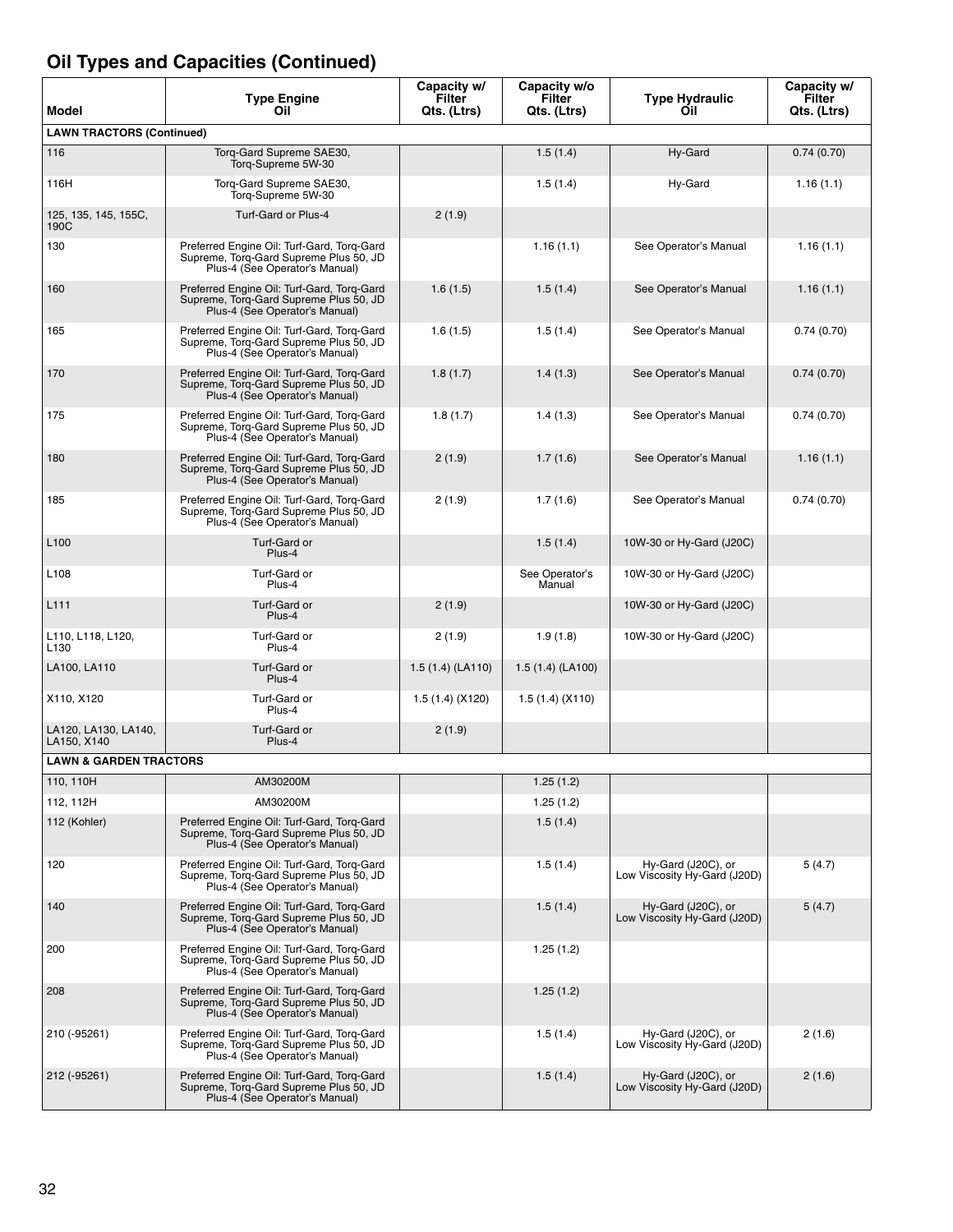| Model                                         | <b>Type Engine</b><br>Oil                                                                                              | Capacity w/<br>Filter<br>Qts. (Ltrs) | Capacity w/o<br><b>Filter</b><br>Qts. (Ltrs) | <b>Type Hydraulic</b><br>Oil                       | Capacity w/<br>Filter<br>Qts. (Ltrs) |
|-----------------------------------------------|------------------------------------------------------------------------------------------------------------------------|--------------------------------------|----------------------------------------------|----------------------------------------------------|--------------------------------------|
| <b>LAWN &amp; GARDEN TRACTORS (Continued)</b> |                                                                                                                        |                                      |                                              |                                                    |                                      |
| 214 (-95261)                                  | Preferred Engine Oil: Turf-Gard, Torq-Gard<br>Supreme, Torq-Gard Supreme Plus 50, JD<br>Plus-4 (See Operator's Manual) |                                      | 1.5(1.4)                                     | Hy-Gard (J20C), or<br>Low Viscosity Hy-Gard (J20D) | 2(1.6)                               |
| 216 (-95261)                                  | Preferred Engine Oil: Turf-Gard, Torq-Gard<br>Supreme, Torq-Gard Supreme Plus 50, JD<br>Plus-4 (See Operator's Manual) |                                      | 1.5(1.4)                                     | Hy-Gard (J20C), or<br>Low Viscosity Hy-Gard (J20D) | 2(1.6)                               |
| 210 (95262-)                                  | Preferred Engine Oil: Turf-Gard, Torq-Gard<br>Supreme, Torq-Gard Supreme Plus 50, JD<br>Plus-4 (See Operator's Manual) |                                      | 2(1.9)                                       | Hy-Gard (J20C), or<br>Low Viscosity Hy-Gard (J20D) | 2(1.6)                               |
| 212 (95262-)                                  | Preferred Engine Oil: Turf-Gard, Torq-Gard<br>Supreme, Torq-Gard Supreme Plus 50, JD<br>Plus-4 (See Operator's Manual) |                                      | 2(1.9)                                       | Hy-Gard (J20C), or<br>Low Viscosity Hy-Gard (J20D) | 2(1.6)                               |
| 214 (95262-)                                  | Preferred Engine Oil: Turf-Gard, Torq-Gard<br>Supreme, Torq-Gard Supreme Plus 50, JD<br>Plus-4 (See Operator's Manual) |                                      | 2(1.9)                                       | Hy-Gard (J20C), or<br>Low Viscosity Hy-Gard (J20D) | 2(1.6)                               |
| 216 (95262-)                                  | Preferred Engine Oil: Turf-Gard, Torq-Gard<br>Supreme, Torq-Gard Supreme Plus 50, JD<br>Plus-4 (See Operator's Manual) |                                      | 2(1.9)                                       | Hy-Gard (J20C), or<br>Low Viscosity Hy-Gard (J20D) | 2(1.6)                               |
| 240                                           | Preferred Engine Oil: Turf-Gard, Torq-Gard<br>Supreme, Torq-Gard Supreme Plus 50, JD<br>Plus-4 (See Operator's Manual) | 1.9(1.8)                             | 1.4(1.3)                                     | Hy-Gard (J20C), or<br>Low Viscosity Hy-Gard (J20D) | 2.6(2.5)                             |
| 245                                           | Preferred Engine Oil: Turf-Gard, Torq-Gard<br>Supreme, Torg-Gard Supreme Plus 50, JD<br>Plus-4 (See Operator's Manual) | 1.75(1.7)                            | 1.35(1.3)                                    | Hy-Gard (J20C), or<br>Low Viscosity Hy-Gard (J20D) | 2.6(2.5)                             |
| 260                                           | Preferred Engine Oil: Turf-Gard, Torq-Gard<br>Supreme, Torq-Gard Supreme Plus 50, JD<br>Plus-4 (See Operator's Manual) | 2.1(2)                               | 1.7(1.6)                                     | Hy-Gard (J20C), or<br>Low Viscosity Hy-Gard (J20D) | 2.6(2.5)                             |
| 265                                           | Preferred Engine Oil: Turf-Gard, Torq-Gard<br>Supreme, Torq-Gard Supreme Plus 50, JD<br>Plus-4 (See Operator's Manual) | 2.1(2)                               | 1.7(1.6)                                     | Hy-Gard (J20C), or<br>Low Viscosity Hy-Gard (J20D) | 2.6(2.5)                             |
| 285                                           | Preferred Engine Oil: Turf-Gard, Torq-Gard<br>Supreme, Torq-Gard Supreme Plus 50, JD<br>Plus-4 (See Operator's Manual) |                                      | 2(1.9)                                       | Hy-Gard (J20C), or<br>Low Viscosity Hy-Gard (J20D) | 2.6(2.5)                             |
| GT225                                         | U.S. Torq-Gard Supreme 5W-30                                                                                           | 1.9(1.8)                             | 1.4(1.3)                                     | Low Viscosity Hy-Gard (J20D)                       | 5.1 (4.87)                           |
| GT235                                         | U.S. Torq-Gard Supreme 5W-30                                                                                           | 1.7(1.65)                            | 1.4(1.3)                                     | Low Viscosity Hy-Gard (J20D)                       | 5.1 (4.87)                           |
| GT245, GT235E                                 | Turf-Gard, Plus-4                                                                                                      |                                      | 1.8(1.7)                                     | Hy-Gard (J20C)                                     | 2.5(2.4)                             |
| GT242                                         | Preferred Engine Oil: Turf-Gard, Torg-Gard<br>Supreme, Torq-Gard Supreme Plus 50, JD<br>Plus-4 (See Operator's Manual) | 1.7(1.6)                             | 1.35(1.3)                                    | Low Viscosity Hy-Gard (J20D)                       | 3.4(3.3)<br>No Filter                |
| GT262                                         | Preferred Engine Oil: Turf-Gard, Torq-Gard<br>Supreme, Torq-Gard Supreme Plus 50, JD<br>Plus-4 (See Operator's Manual) | 1.9(1.8)                             | 1.7(1.6)                                     | Low Viscosity Hy-Gard (J20D)                       | 3.4(3.3)                             |
| GT275                                         | Preferred Engine Oil: Turf-Gard, Torq-Gard<br>Supreme, Torg-Gard Supreme Plus 50, JD<br>Plus-4 (See Operator's Manual) | 1.9(1.8)                             | 1.7(1.6)                                     | Low Viscosity Hy-Gard (J20D)                       | 3.4(3.3)                             |
| GX255                                         | Turf-Gard or Plus-4                                                                                                    | 1.8(1.7)                             | 1.6(1.5)                                     | Low Viscosity Hy-Gard (J20D)                       | 5(4.7)                               |
| GX325, GX335, GX345                           | Turf-Gard SAE 10W-30,<br>Plus-4 - SAE 10W-30,<br>Uni-Gard - SAE 5W-30                                                  | 1.8(1.7)                             | 2(1.9)                                       | Low Viscosity Hy-Gard (J20D)                       | 4.6(4.4)                             |
| GX355                                         | Plus-50 - SAE 15W-40                                                                                                   | 2.4(2.3)                             | 2.2(2.1)                                     | Low Viscosity Hy-Gard (J20D)                       | 4.6(4.4)                             |
| G100                                          | Turf-Gard or<br>Plus-4                                                                                                 | 2.1(2)                               | 1.7(1.6)                                     | 5W-50 Synthetic Oil                                | 2.2(2.1)                             |
| G110                                          | Turf-Gard or Plus-4                                                                                                    | 2(1.9)                               | 1.9(1.8)                                     | 5W-50 Synthetic Oil                                |                                      |
| 300                                           | Preferred Engine Oil: Turf-Gard, Torq-Gard<br>Supreme, Torg-Gard Supreme Plus 50, JD<br>Plus-4 (See Operator's Manual) |                                      | 1.5(1.4)                                     | Hy-Gard (J20C), or<br>Low Viscosity Hy-Gard (J20D) | 5(4.7)                               |
| 312                                           | Preferred Engine Oil: Turf-Gard, Torq-Gard<br>Supreme, Torq-Gard Supreme Plus 50, JD<br>Plus-4 (See Operator's Manual) |                                      | 1.5(1.4)                                     | Hy-Gard (J20C), or<br>Low Viscosity Hy-Gard (J20D) | 5(4.7)                               |
| 314                                           | Preferred Engine Oil: Turf-Gard, Torq-Gard<br>Supreme, Torq-Gard Supreme Plus 50, JD<br>Plus-4 (See Operator's Manual) |                                      | 1.5(1.4)                                     | Hy-Gard (J20C), or<br>Low Viscosity Hy-Gard (J20D) | 5(4.7)                               |
| 316                                           | Preferred Engine Oil: Turf-Gard, Torq-Gard<br>Supreme, Torq-Gard Supreme Plus 50, JD<br>Plus-4 (See Operator's Manual) | 1.75(1.6)                            | 1.5(1.4)                                     | Hy-Gard (J20C), or<br>Low Viscosity Hy-Gard (J20D) | 5(4.7)                               |
| 316 (2 CYL)                                   | Preferred Engine Oil: Turf-Gard, Torq-Gard<br>Supreme, Torq-Gard Supreme Plus 50, JD<br>Plus-4 (See Operator's Manual) |                                      | 1.7(1.6)                                     | Hy-Gard (J20C), or<br>Low Viscosity Hy-Gard (J20D) | 5(4.7)                               |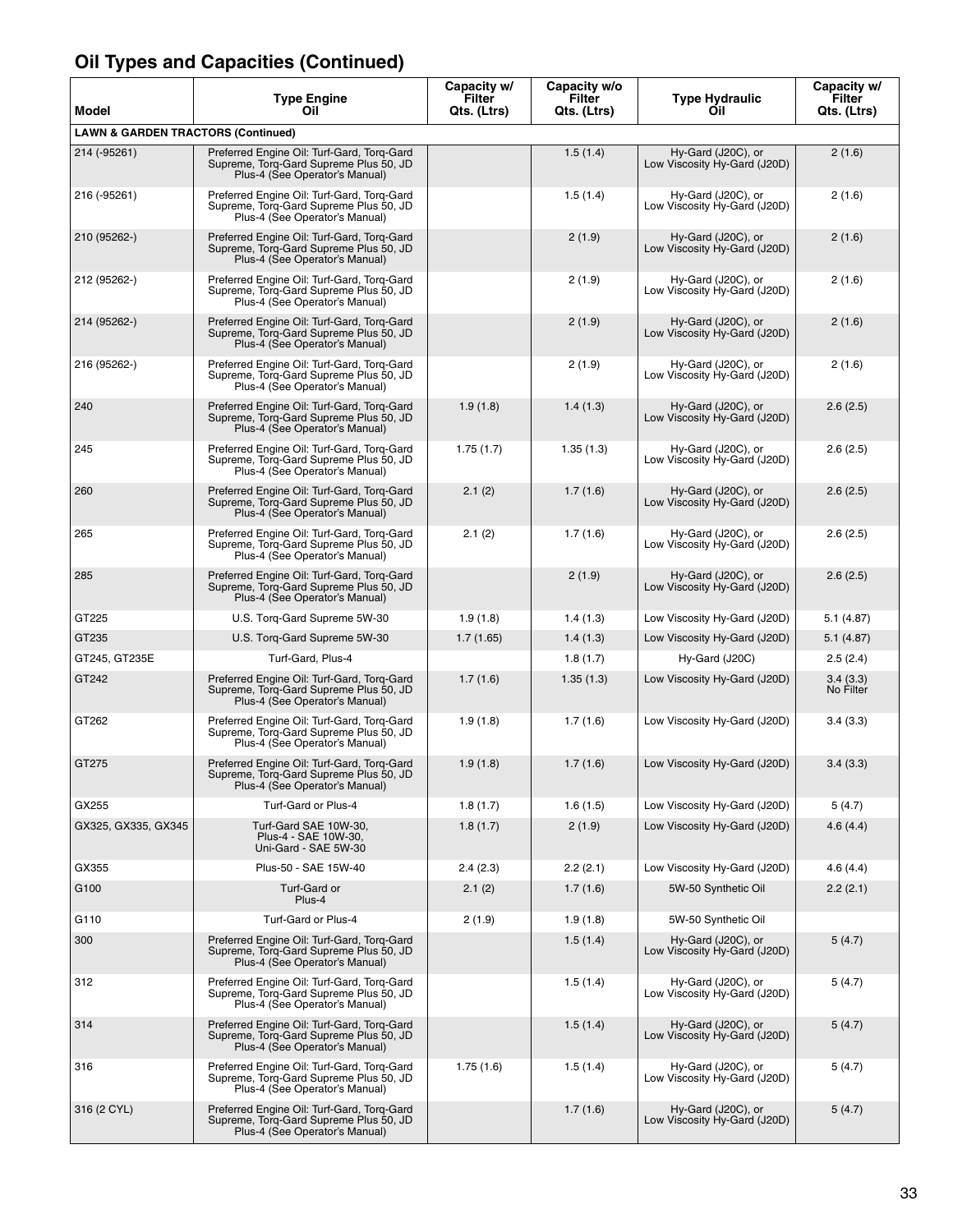| Model                                         | <b>Type Engine</b><br>Oil                                                                                              | Capacity w/<br>Filter<br>Qts. (Ltrs) | Capacity w/o<br><b>Filter</b><br>Qts. (Ltrs) | <b>Type Hydraulic</b><br>Oil                       | Capacity w/<br>Filter<br>Qts. (Ltrs)            |
|-----------------------------------------------|------------------------------------------------------------------------------------------------------------------------|--------------------------------------|----------------------------------------------|----------------------------------------------------|-------------------------------------------------|
| <b>LAWN &amp; GARDEN TRACTORS (Continued)</b> |                                                                                                                        |                                      |                                              |                                                    |                                                 |
| 317 (17HP)                                    | Preferred Engine Oil: Turf-Gard, Torq-Gard<br>Supreme, Torg-Gard Supreme Plus 50, JD<br>Plus-4 (See Operator's Manual) |                                      | 1.75(1.6)                                    | Hy-Gard (J20C), or<br>Low Viscosity Hy-Gard (J20D) | 5(4.7)                                          |
| 317                                           | Preferred Engine Oil: Turf-Gard, Torq-Gard<br>Supreme, Torq-Gard Supreme Plus 50, JD<br>Plus-4 (See Operator's Manual) |                                      | 1.75(1.6)                                    | Hy-Gard (J20C), or<br>Low Viscosity Hy-Gard (J20D) | 5(4.7)                                          |
| 318                                           | Preferred Engine Oil: Turf-Gard, Torq-Gard<br>Supreme, Torq-Gard Supreme Plus 50, JD<br>Plus-4 (See Operator's Manual) | 1.75(1.6)                            | 1.5(1.5)                                     | Hy-Gard (J20C), or<br>Low Viscosity Hy-Gard (J20D) | 5(4.7)                                          |
| 320                                           | Preferred Engine Oil: Turf-Gard, Torq-Gard<br>Supreme, Torq-Gard Supreme Plus 50, JD<br>Plus-4 (See Operator's Manual) | 2(1.9)                               | 1.8(1.7)                                     | Hy-Gard (J20C), or<br>Low Viscosity Hy-Gard (J20D) | 2.6(2.5)                                        |
| 322                                           | Preferred Engine Oil: Turf-Gard, Torg-Gard<br>Supreme, Torg-Gard Supreme Plus 50, JD<br>Plus-4 (See Operator's Manual) | 2.6(2.5)                             | 3.1(3)                                       | Hy-Gard (J20C), or<br>Low Viscosity Hy-Gard (J20D) | 4.6(4.4)                                        |
| 325                                           | Preferred Engine Oil: Turf-Gard, Torq-Gard<br>Supreme, Torq-Gard Supreme Plus 50, JD<br>Plus-4 (See Operator's Manual) | 1.9(1.8)                             | 1.7(1.6)                                     | Hy-Gard (J20C), or<br>Low Viscosity Hy-Gard (J20D) | 4.7(4.3)                                        |
| 330                                           | Preferred Engine Oil: Turf-Gard, Torq-Gard<br>Supreme, Torq-Gard Supreme Plus 50<br>(See Operator's Manual)            |                                      | 3.1(3)                                       | Hy-Gard (J20C), or<br>Low Viscosity Hy-Gard (J20D) | 4.6(4.4)                                        |
| 332                                           | Preferred Engine Oil: Turf-Gard, Torq-Gard<br>Supreme, Torq-Gard Supreme Plus 50<br>(See Operator's Manual)            | 2.6(2.5)                             | 3.6(3.4)                                     | Hy-Gard (J20C), or<br>Low Viscosity Hy-Gard (J20D) | 5(4.7)                                          |
| 335                                           | Turf-Gard, Plus-4                                                                                                      | 1.8(1.7)                             | 1.7(1.6)                                     | Low Viscosity Hy-Gard (J20D)                       | 4.7(4.3)                                        |
| 345                                           | Preferred Engine Oil: Turf-Gard, Torq-Gard<br>Supreme, Torq-Gard Supreme Plus 50, JD<br>Plus-4 (See Operator's Manual) | 2(1.9)                               | 1.8(1.7)                                     | Low Viscosity Hy-Gard (J20D)                       | 4.7(4.3)                                        |
| 355D                                          | Plus 50 15W-40 (-15°-50° C),<br>Torq-Gard Supreme 5W-30 (-30°-30° C)                                                   | 2.4(2.27)                            | 2.2(2.08)                                    | Low Viscosity Hy-Gard (J20D)                       | 4.7(4.3)                                        |
| 400                                           | Preferred Engine Oil: Turf-Gard, Torq-Gard<br>Supreme, Torg-Gard Supreme Plus 50, JD<br>Plus-4 (See Operator's Manual) |                                      | 3(2.8)                                       | Hy-Gard (J20C), or<br>Low Viscosity Hy-Gard (J20D) | 5.5(5.17)                                       |
| 420                                           | Preferred Engine Oil: Turf-Gard, Torq-Gard<br>Supreme, Torq-Gard Supreme Plus 50, JD<br>Plus-4 (See Operator's Manual) | 1.75(1.6)                            | 1.5(1.4)                                     | Hy-Gard (J20C), or<br>Low Viscosity Hy-Gard (J20D) | 5(4.7)                                          |
| 425                                           | Preferred Engine Oil: Turf-Gard, Torq-Gard<br>Supreme, Torq-Gard Supreme Plus 50, JD<br>Plus-4 (See Operator's Manual) | 1.5(1.4)                             |                                              | Low Viscosity Hy-Gard (J20D)                       | 6(5.7)                                          |
| 430                                           | Preferred Engine Oil: Turf-Gard, Torq-Gard<br>Supreme, Torg-Gard Supreme Plus 50<br>(See Operator's Manual)            | 3.1(3)                               | 2.6(2.5)                                     | Hy-Gard (J20C), or<br>Low Viscosity Hy-Gard (J20D) | 4.6(4.4)                                        |
| 445                                           | Preferred Engine Oil: Turf-Gard, Torq-Gard<br>Supreme, Torg-Gard Supreme Plus 50, JD<br>Plus-4 (See Operator's Manual) | 1.5(1.4)                             |                                              | Low Viscosity Hy-Gard (J20D)                       | 7(6.6)                                          |
| 455                                           | Preferred Engine Oil: Turf-Gard, Torq-Gard<br>Supreme, Torg-Gard Supreme Plus 50, JD<br>Plus-4 (See Operator's Manual) | 3(2.8)                               |                                              | Low Viscosity Hy-Gard (J20D)                       | 7(6.6)                                          |
| X300, X300R, X304                             | Turf-Gard, or Plus-4                                                                                                   | 1.8(1.7)                             |                                              |                                                    |                                                 |
| X320, X324, X340                              | Turf-Gard, or Plus-4                                                                                                   | 2.1(1.9)                             |                                              |                                                    |                                                 |
| X465                                          | Turf-Gard, or Plus-4                                                                                                   |                                      | 1.8(1.7)                                     | Low Viscosity Hy-Gard (J20D)                       | 7 (6.6) 2W-Steer<br>$6(5.6)$ All Wheel<br>Steer |
| X475                                          | Turf-Gard, or Plus-4                                                                                                   |                                      | 2.1(2)                                       | Low Viscosity Hy-Gard (J20D)                       | 7 (6.6) 2W-Steer<br>6 (5.6) All Wheel<br>Steer  |
| X485                                          | Turf-Gard, or Plus-4                                                                                                   |                                      | 2.1(2)                                       | Low Viscosity Hy-Gard (J20D)                       | 7 (6.6) 2W-Steer<br>6 (5.6) All Wheel<br>Steer  |
| X495<br>X595                                  | <b>Plus-50,</b><br>Plus-4,<br><b>Torg-Gard Supreme</b>                                                                 |                                      | 3(2.8)                                       | Low Viscosity Hy-Gard (J20D)                       | 7(6.6)                                          |
| X585                                          | Turf-Gard, or<br>Plus-4                                                                                                |                                      | 2.1(2)                                       | Low Viscosity Hy-Gard (J20D)                       | 7(6.6)                                          |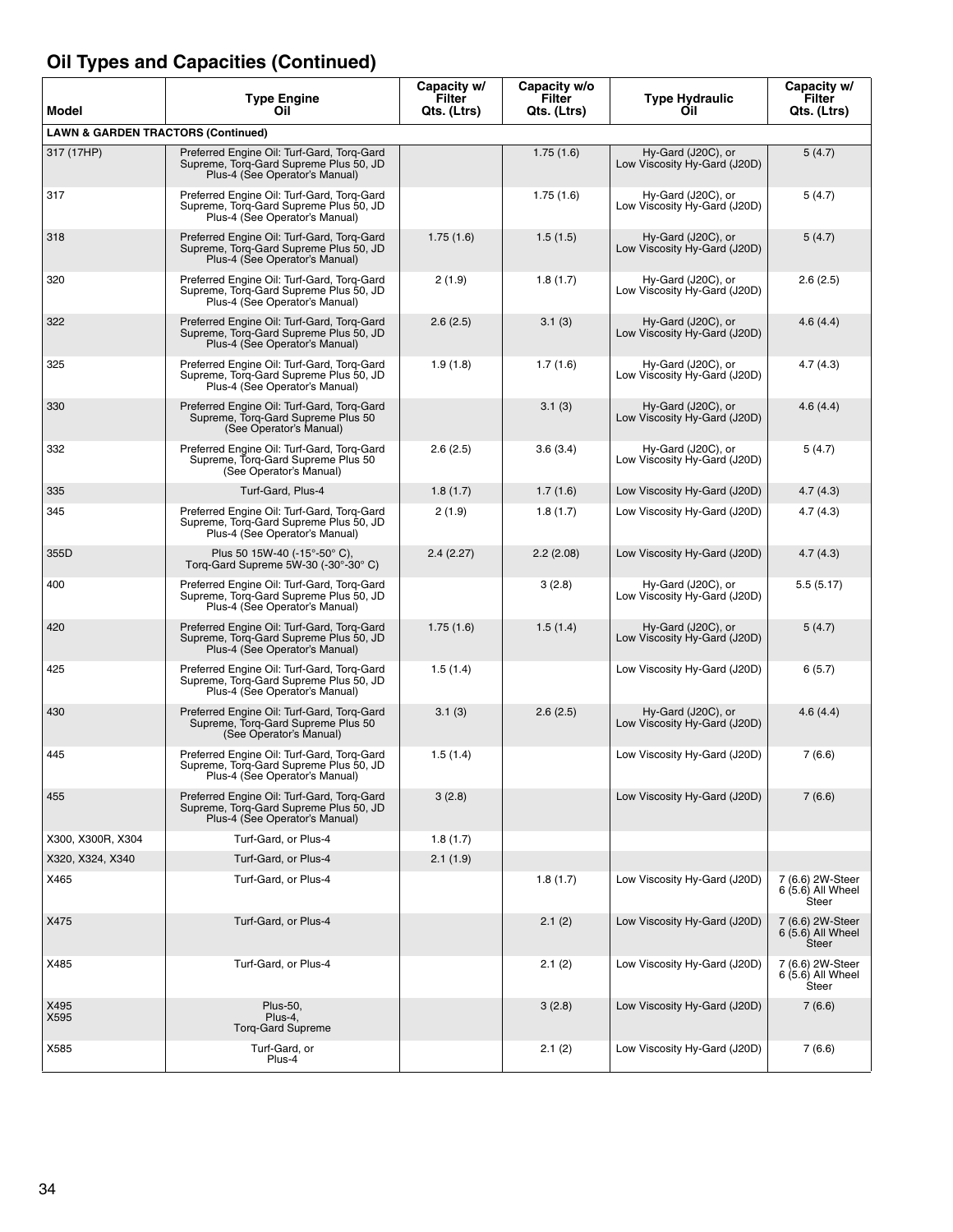| Model                                         | <b>Type Engine</b><br>Oil                             | Capacity w/<br>Filter<br>Qts. (Ltrs) | Capacity w/o<br>Filter<br>Qts. (Ltrs) | <b>Type Hydraulic</b><br>Oil | Capacity w/<br>Filter<br>Qts. (Ltrs)                  |
|-----------------------------------------------|-------------------------------------------------------|--------------------------------------|---------------------------------------|------------------------------|-------------------------------------------------------|
| <b>LAWN &amp; GARDEN TRACTORS (Continued)</b> |                                                       |                                      |                                       |                              |                                                       |
| X500, X534                                    | Turf-Gard, or Plus-4                                  | 2.1(1.9)                             |                                       | Low Viscosity Hy-Gard (J20D) | 5.6(5.3)                                              |
| X520, X540                                    | Turf-Gard, or Plus-4                                  | 2.4(2.3)                             |                                       | Low Viscosity Hy-Gard (J20D) | 5.6(5.3)                                              |
| X700, X720, X724,<br>X728                     | Plus-4 SAE 10W-40, or<br>Torq-Gard Supreme SAE 5W-30  | 1.9(1.8)                             |                                       | Low Viscosity Hy-Gard (J20D) | 7 (6.6) 2W-Steer<br>6 (5.6) All Wheel<br>Steer        |
| X740, X744, X748                              | Plus-50 SAE 15W-40, or<br>Torq-Gard Supreme SAE 5W-30 | 2.25(2.12)                           |                                       | Low Viscosity Hy-Gard (J20D) | 7 (6.6) 2W-Steer<br>6 (5.6) All Wheel<br><b>Steer</b> |
| <b>SABRE LAWN TRACTORS</b>                    |                                                       |                                      |                                       |                              |                                                       |
| 1338G                                         | Torg-Gard Supreme SAE30,<br>Torg-Supreme 5W-30        | 1.75(1.6)                            | 1.5(1.42)                             |                              |                                                       |
| 1438G                                         | Torg-Gard Supreme SAE30,<br>Torg-Supreme 5W-30        | 1.75(1.6)                            | 1.5(1.42)                             |                              |                                                       |
| 14.542GS                                      | Turf-Gard, or Plus-4                                  |                                      | 1.5(1.4)                              | Low Viscosity Hy-Gard (J20D) |                                                       |
| 1438HS                                        | Plus-4/ Torq-Gard Supreme 5W-30                       | 1.7(1.6)                             | 1.5(1.42)                             | 10W-30 Engine Oil Type CD    | 2.5(2.36)                                             |
| 15HP GEAR                                     | Torq-Gard Supreme SAE30,<br>Torg-Supreme 5W-30        | 1.75(1.6)                            | 1.5(1.42)                             |                              |                                                       |
| 15HP HYDRO                                    | Torg-Gard Supreme SAE30,<br>Torg-Supreme 5W-30        | 1.75(1.6)                            | 1.5(1.42)                             | 10W-30 Type CD               | 2.4(2.5)                                              |
| 15.5 HP GEAR                                  | Torg-Gard Supreme SAE30,<br>Torg-Supreme 5W-30        | 1.75(1.6)                            | 1.5(1.42)                             |                              |                                                       |
| <b>SABRE LAWN TRACTORS (Continued)</b>        |                                                       |                                      |                                       |                              |                                                       |
| 15.5 HP HYDRO                                 | Torg-Gard Supreme SAE30,<br>Torg-Supreme 5W-30        | 1.75(1.6)                            | 1.5(1.42)                             | 10W-30 Type CD               | 2.4(2.5)                                              |
| 16 HP GEAR                                    | Torg-Gard Supreme SAE30,<br>Torq-Supreme 5W-30        | 1.75(1.6)                            | 1.5(1.42)                             |                              |                                                       |
| 16 HP HYDRO                                   | Torq-Gard Supreme SAE30,<br>Torg-Supreme 5W-30        | 1.75(1.6)                            | 1.5(1.42)                             | 10W-30 Type CD               | 2.4(2.5)                                              |
| 16 HP V-TWIN                                  | Torq-Gard Supreme SAE30,<br>Torg-Supreme 5W-30        | 1.75(1.6)                            | 1.5(1.42)                             |                              |                                                       |
| 1642HS                                        | Turf-Gard or Plus-4                                   |                                      | 1.5(1.4)                              | Low Viscosity Hy-Gard (J20D) |                                                       |
| <b>SABRE YARD TRACTORS</b>                    |                                                       |                                      |                                       |                              |                                                       |
| 17 HP GEAR                                    | Plus-4                                                | 1.7(1.6)                             | 1.5(1.4)                              |                              |                                                       |
| 17 HP HYDRO                                   | Plus-4                                                | 1.7(1.6)                             | 1.5(1.4)                              |                              |                                                       |
| 17.542HS                                      | Turf-Gard or Plus-4                                   | 2(1.9)                               | 1.9(1.8)                              | Low Viscosity Hy-Gard (J20D) |                                                       |
| 18 HP GEAR                                    | Torg-Gard Supreme SAE30,<br>Torg-Supreme 5W-30        | 1.75(1.6)                            | 1.5(1.42)                             |                              |                                                       |
| 18 HP HYDRO                                   | Torq-Gard Supreme SAE30,<br>Torg-Supreme 5W-30        | 1.75(1.6)                            | 1.5(1.42)                             | 5W-50 Synthetic Oil          | 3.6(3.4)                                              |
| 18 HP V-TWIN                                  | Plus-4/ Torg-Gard Supreme 5W-30                       | 1.7(1.6)                             | 1.25(1.19)                            | 10W-30 Engine Oil Type CD    | 2.5(2.36)                                             |
| 1948                                          | Torg-Gard or Plus-4                                   | 2(1.9)                               | 1.9(1.8)                              | Refer to Operator's Manual   | Refer to Operator's<br>Manual                         |
| 2046                                          | Turf-Gard or Plus-4                                   | 2(1.9)                               | 1.9(1.8)                              | Refer to Operator's Manual   | Refer to Operator's<br>Manual                         |
| <b>SABRE YARD &amp; GARDEN TRACTORS</b>       |                                                       |                                      |                                       |                              |                                                       |
| 2148, 2354                                    | Torq-Gard, Plus-4                                     | 2(1.9)                               | 1.9(1.8)                              | Refer to Operator's Manual   | Refer to Operator's<br>Manual                         |
| 20 HP                                         | Torg-Gard Supreme SAE30,<br>Torq-Supreme 5W-30        | 1.63(1.54)                           | 1.5(1.42)                             | 5W-50 Synthetic Oil          | 3.6(3.4)                                              |
| 22 HP                                         | Plus-4                                                | 1.63(1.54)                           | 1.5(1.42)                             | 5W-50 Synthetic Oil          | 3.6(3.4)                                              |
| 25 HP                                         | Torq-Gard Supreme SAE30,<br>Torq-Supreme 5W-30        | 1.75(1.6)                            | 1.5(1.42)                             | 5W-50 Synthetic Oil          | 3.6(3.4)                                              |
| <b>SCOTTS LAWN AND GARDEN TRACTORS</b>        |                                                       |                                      |                                       |                              |                                                       |
| L17.542                                       | Turf-Gard or Plus-4                                   | 2(1.9)                               | 1.9(1.8)                              | Low Viscosity Hy-Gard (J20D) |                                                       |
| L1742                                         | Turf-Gard or Plus-4                                   |                                      | 1.5(1.4)                              | Low Viscosity Hy-Gard (J20D) |                                                       |
| L2048                                         | Turf-Gard or Plus-4                                   | 2(1.9)                               | 1.9(1.7)                              | Low Viscosity Hy-Gard (J20D) |                                                       |
| L2548                                         | Turf-Gard or Plus-4                                   | 2(1.9)                               | 1.9(1.8)                              | Low Viscosity Hy-Gard (J20D) |                                                       |
| S1642                                         | Above 40°F - 30W else 10W-30                          | 2(1.9)                               | 1.9(1.8)                              | 10W-30 Engine Oil Type CD    | 2.5(2.36)                                             |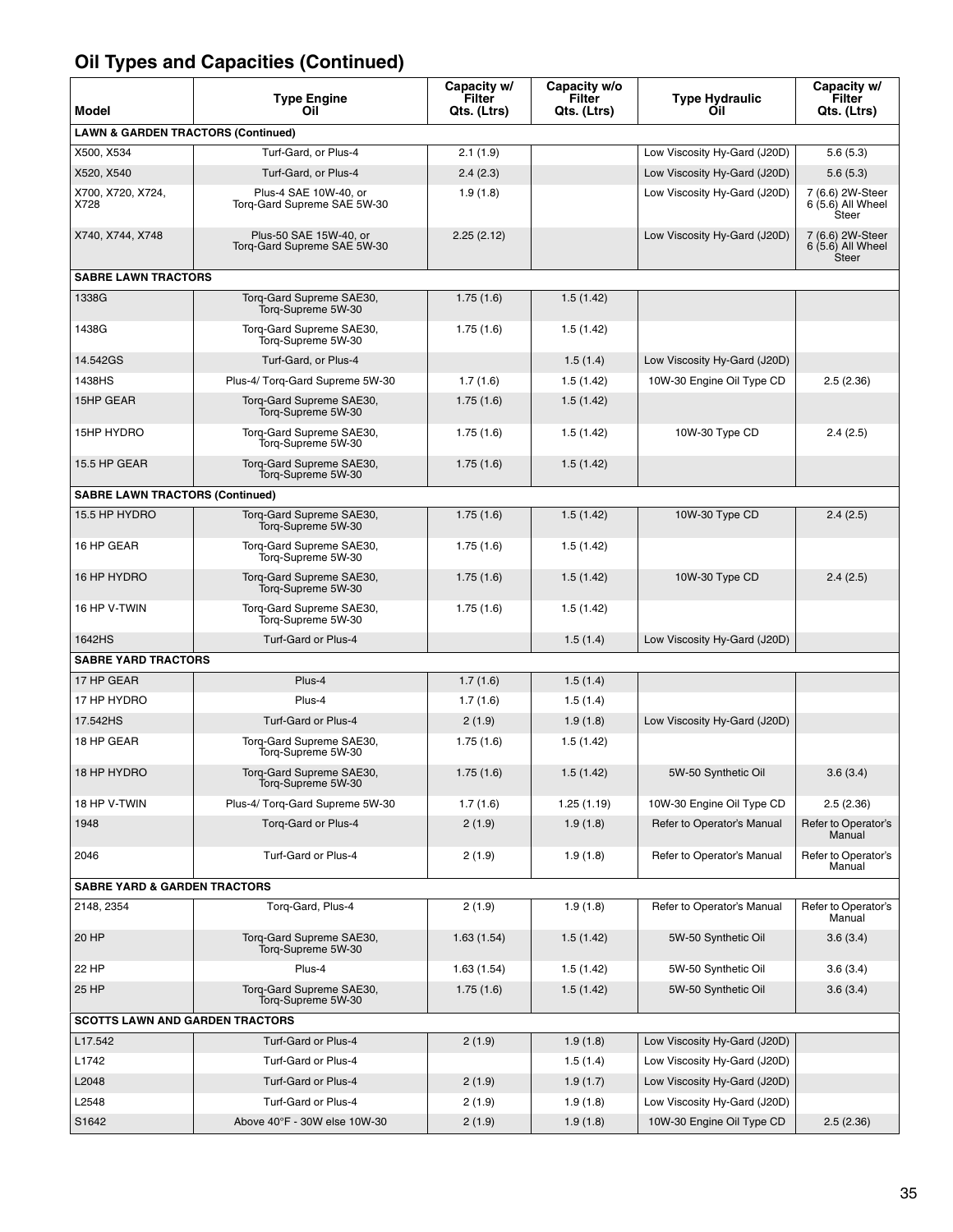| Model                                  | <b>Type Engine</b><br>Oil                                                                                              | Capacity w/<br>Filter<br>Qts. (Ltrs) | Capacity w/o<br><b>Filter</b><br>Qts. (Ltrs) | <b>Type Hydraulic</b><br>Oil                       | Capacity w/<br>Filter<br>Qts. (Ltrs) |
|----------------------------------------|------------------------------------------------------------------------------------------------------------------------|--------------------------------------|----------------------------------------------|----------------------------------------------------|--------------------------------------|
|                                        | <b>SCOTTS LAWN AND GARDEN TRACTORS (Continued)</b>                                                                     |                                      |                                              |                                                    |                                      |
| S1742                                  | Above 40°F - 30W else 10W-30                                                                                           | 1.75(1.6)                            | 1.5(1.42)                                    | 10W-30 Engine Oil Type CD                          | 2.5(2.36)                            |
| S2046                                  | Above 40°F - 30W else 10W-30                                                                                           | 2(1.9)                               | 1.9(1.8)                                     | 10W-30 Engine Oil Type CD                          | 2.5(2.36)                            |
| S2048                                  | 10W-30                                                                                                                 | 2.1(2)                               | 1.7(1.6)                                     | 5W-30 or 10W-30 Engine Oil                         | 3.2 (2.97) (incl.<br>Reservoir)      |
| 2348                                   | Turf-Gard or Plus-4                                                                                                    | 2(1.9)                               |                                              | Refer to Operator's Manual                         | Refer to Operator's<br>Manual        |
| S2554                                  | 10W-30                                                                                                                 | 2.1(2)                               | 1.7(1.6)                                     | 5W50 Synthetic Engine Oil                          | 3.2 (2.97) (Incl.<br>Reservoir)      |
| <b>FRONT MOUNT MOWERS</b>              |                                                                                                                        |                                      |                                              |                                                    |                                      |
| F510                                   | 5W-30 Year Round or SAE 30 Summer and<br>Turf-Gard (See Operator's Manual)                                             | 2.5(2.4)                             |                                              | Turf-Gard 10W-30 or<br>Torq-Gard Supreme 5W-30     |                                      |
| F525                                   | 5W-30 Year Round or SAE 30 Summer and<br>Turf-Gard (See Operator's Manual)                                             | 2.5(2.4)                             |                                              | Turf-Gard 10W-30 or<br>Torg-Gard Supreme 5W-30     |                                      |
| F710                                   | 5W-30 Year Round or SAE 30 Summer and<br>Turf-Gard (See Operator's Manual)                                             |                                      | 1.7(1.6)                                     | Hy-Gard (J20C), or<br>Low Viscosity Hy-Gard (J20D) | 2.5(2.4)                             |
| F725                                   | 5W-30 Year Round or SAE 30 Summer and<br>Turf-Gard (See Operator's Manual)                                             |                                      | 2(1.9)                                       | Hy-Gard (J20C), or<br>Low Viscosity Hy-Gard (J20D) | 2.5(2.4)                             |
| F735 (Diesel)                          | Preferred Engine Oil: Turf-Gard, Torg-Gard<br>Supreme, Torg-Gard Supreme Plus 50, JD<br>Plus-4 (See Operator's Manual) |                                      | 2(1.9)                                       | Hy-Gard (J20C)                                     | 4.7(4.5)                             |
| F910                                   | Preferred Engine Oil: Turf-Gard, Torq-Gard<br>Supreme, Torg-Gard Supreme Plus 50, JD<br>Plus-4 (See Operator's Manual) | 2(1.9)                               | 1.5(1.4)                                     | Hy-Gard (J20C), or<br>Low Viscosity Hy-Gard (J20D) | 4.6(4.4)                             |
| F911                                   | Preferred Engine Oil: Turf-Gard, Torg-Gard<br>Supreme, Torq-Gard Supreme Plus 50, JD<br>Plus-4 (See Operator's Manual) |                                      | 1.6(1.5)                                     | Hy-Gard (J20C), or<br>Low Viscosity Hy-Gard (J20D) | 4.6(4.4)                             |
| F912                                   | Preferred Engine Oil: Turf-Gard, Torq-Gard<br>Supreme, Torq-Gard Supreme Plus 50, JD<br>Plus-4 (See Operator's Manual) | 2.5(2.4)                             | 2(1.9)                                       | Hy-Gard (J20C), or<br>Low Viscosity Hy-Gard (J20D) | 4.6(4.4)                             |
| F915                                   | Preferred Engine Oil: Turf-Gard, Torq-Gard<br>Supreme, Torq-Gard Supreme Plus 50 (See<br>Operator's Manual)            | 2.6(2.5)                             |                                              | Hy-Gard (J20C), or<br>Low Viscosity Hy-Gard (J20D) | 4.6(4.4)                             |
| F925                                   | Preferred Engine Oil: Turf-Gard, Torq-Gard<br>Supreme, Torq-Gard Supreme Plus 50, JD<br>Plus-4 (See Operator's Manual) | 3.3(3.1)                             |                                              | Hy-Gard (J20C), or<br>Low Viscosity Hy-Gard (J20D) | 4.6(4.4)                             |
| F930                                   | Preferred Engine Oil: Turf-Gard, Torg-Gard<br>Supreme, Torq-Gard Supreme Plus 50 (See<br>Operator's Manual)            | 3(2.9)                               | 2.5(2.4)                                     | Hy-Gard (J20C), or<br>Low Viscosity Hy-Gard (J20D) | 4.6(4.4)                             |
| F932                                   | Preferred Engine Oil: Turf-Gard, Torq-Gard<br>Supreme, Torq-Gard Supreme Plus 50 (See<br>Operator's Manual)            | 3.5(3.3)                             | 2.5(2.4)                                     | Hy-Gard (J20C), or<br>Low Viscosity Hy-Gard (J20D) | 4.6(4.4)                             |
| F935                                   | Preferred Engine Oil: Turf-Gard, Torq-Gard<br>Supreme, Torq-Gard Supreme Plus 50 (See<br>Operator's Manual)            | 3.3(3.1)                             |                                              | Hy-Gard (J20C), or<br>Low Viscosity Hy-Gard (J20D) | 4.6(4.4)                             |
| F1145                                  | Preferred Engine Oil: Turf-Gard, Torg-Gard<br>Supreme, Torg-Gard Supreme Plus 50, JD<br>Plus-4 (See Operator's Manual) | 4.1(3.9)                             |                                              | Low Viscosity Hy-Gard (J20D)                       | 4.5 Gal. (17)                        |
| 1420, 1435                             | Torq-Gard Supreme,<br>Plus-4, Plus-50                                                                                  | 3.3(3.1)                             |                                              | Hy-Gard (J20C)                                     | 9(8.5) 2WD<br>$9.2(8.7)$ 4WD         |
| 1445                                   | Torq-Gard Supreme,<br>Plus-4, Plus-50                                                                                  | 3.8(3.6)                             |                                              | Hy-Gard (J20C)                                     | 9 (8.5) 2WD<br>9.2 (8.7) 4WD         |
| 1545                                   | Torq-Gard Supreme,<br>Plus-4, Plus-50                                                                                  | 3.8(3.6)                             |                                              | Hy-Gard (J20C)                                     | 11(10.4)                             |
| 1565                                   | Torq-Gard Supreme,<br>Plus-4, Plus-50                                                                                  | 5.1(4.8)                             |                                              | Hy-Gard (J20C)                                     | 11(10.4)                             |
| 1600, 1620                             | Torq-Gard Supreme, Plus-50                                                                                             | 7 (6.6)                              |                                              | Hy-Gard (J20C)                                     | 3.5 Gal. (13.3)                      |
| 1600 Turbo and 1600<br>Turbo Series II | Torq-Gard Supreme, Plus-50                                                                                             | 7 (6.6)                              |                                              | Hy-Gard (J20C), or<br>Low Viscosity Hy-Gard (J20D) | 3.5 Gal. (13.3)                      |
| <b>Z-TRAK MOWERS</b>                   |                                                                                                                        |                                      |                                              |                                                    |                                      |
| F620                                   | Plus-4 10W-40, Turf-Gard 10W-30,<br>Plus-4 10W-30                                                                      | 2.5(2.4)                             | 2.3(2.2)                                     | Plus-4 SAE 10W-40                                  | 2 Gal. (7.6)                         |
| F680                                   | Turf-Gard, Torque Gard Supreme                                                                                         | 2.1(2)                               | 1.5(1.4)                                     | Plus-4 SAE 10W-40                                  | 6(5.7)                               |
| F687                                   | Turf-Gard (SAE 10W-30),<br>Torg-Gard Supreme (SAE 5W-30)                                                               | 1.5(1.4)                             |                                              | Turf-Gard - SAE 10W-40                             | 6(5.7)                               |
| M653, M655, M665                       | Turf-Gard 10W-30, Plus-4 10W-30                                                                                        | 2.1(2)                               |                                              | JD Plus 50 15W-40                                  | 8(7.6)                               |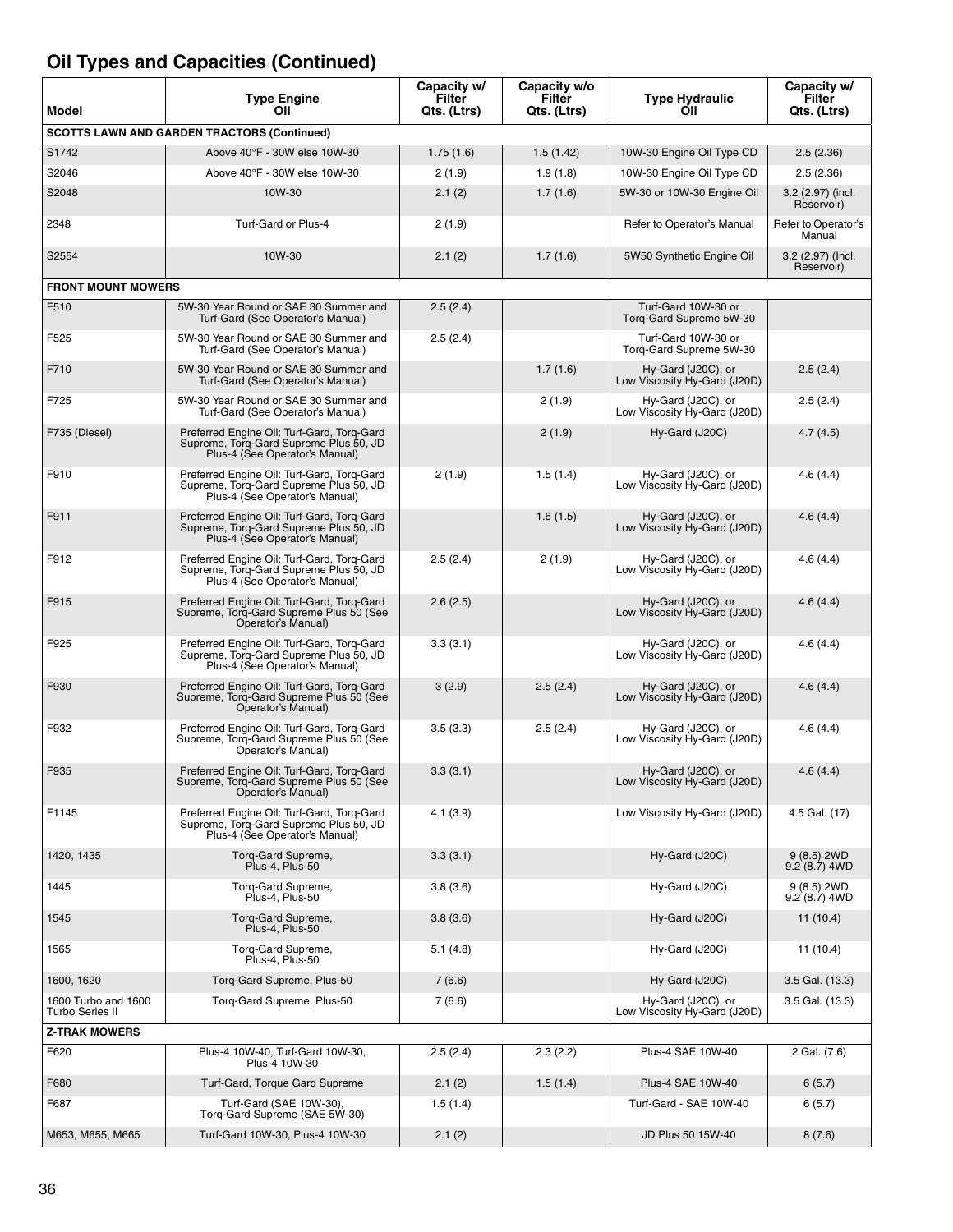| Model                            | <b>Type Engine</b><br>Oil                                                                                              | Capacity w/<br>Filter<br>Qts. (Ltrs) | Capacity w/o<br>Filter<br>Qts. (Ltrs) | <b>Type Hydraulic</b><br>Oil                       | Capacity w/<br>Filter<br>Qts. (Ltrs)         |
|----------------------------------|------------------------------------------------------------------------------------------------------------------------|--------------------------------------|---------------------------------------|----------------------------------------------------|----------------------------------------------|
| <b>Z-TRAK MOWERS (Continued)</b> |                                                                                                                        |                                      |                                       |                                                    |                                              |
| 647, 657, 667                    | John Deere Turf-Gard,<br>John Deere Plus-4                                                                             | 1.7(1.6)                             | 1.5(1.4)                              | JD Plus 50 0W-40<br><b>Synthetic Blend</b>         | 3.3(3.1)                                     |
| 647A, 657A, 667A                 | John Deere Turf-Gard,<br>John Deere Plus-4                                                                             | 1.9(1.8)                             |                                       | JD Plus 50 15W-40<br>Synthetic Blend               | 9.2(8.7)                                     |
| 717, 727                         | John Deere Turf-Gard,<br>John Deere Plus-4                                                                             | 1.8(1.7)                             | 1.5(1.4)                              | JD Plus 50 0W-40<br><b>Synthetic Blend</b>         | 3.5(3.3)                                     |
| 717A, 727A                       | Turf-Gard, Plus-4                                                                                                      | 1.8(1.7)                             |                                       | JD Plus 50 15W-40,<br>SAE15W-40                    | 10.5(9.9)                                    |
| 717E                             | Turf-Gard, Plus-4                                                                                                      | 1.8(1.7)                             |                                       | JD Plus 50 15W-40                                  | 9.5(9)                                       |
| Z225 EZtrak                      | Turf-Gard, Plus-4                                                                                                      |                                      | 1.4(1.5)                              |                                                    |                                              |
| Z425 EZtrak                      | Turf-Gard, Plus-4                                                                                                      | 1.6(1.7)                             |                                       | Low Viscosity Hy-Gard (J20D)                       | 2.0 Gal. (7.57)                              |
| Z445 EZtrak                      | Turf-Gard, Plus-4                                                                                                      | 1.9(2.0)                             |                                       | Low Viscosity Hy-Gard (J20D)                       | 2.0 Gal. (7.57)                              |
| 737, 757                         | John Deere Turf-Gard,<br>John Deere Plus-4                                                                             | 1.5(1.4)                             |                                       | JD Plus 50 15W-40                                  | 10(9.5)                                      |
| 777, 797                         | Turf-Gard, Plus-4                                                                                                      | 2.1(2)                               |                                       | JD Plus 50 15W-40,<br>SAE15W-40                    | 10(9.5)                                      |
| 997                              | Plus-50 SAE 15W40.<br>Torg-Gard Supreme SAE 5W-30                                                                      | 3.8(3.6)                             |                                       | Hy-Gard (J20C)                                     | 6.3 Gal. (24) (Incl.<br>Reservoir)           |
| <b>COMPACT UTILITY TRACTORS</b>  |                                                                                                                        |                                      |                                       |                                                    |                                              |
| 650                              | Preferred Engine Oil: Turf-Gard, Torq-Gard<br>Supreme, Torg-Gard Supreme Plus 50 (See<br>Operator's Manual)            | 2.5(2.4)                             |                                       | Hy-Gard (J20C), or<br>Low Viscosity Hy-Gard (J20D) | 3.5 Gal. (13)                                |
| 655                              | Preferred Engine Oil: Turf-Gard, Torq-Gard<br>Supreme, Torg-Gard Supreme Plus 50 (See<br>Operator's Manual)            | 2.5(2.4)                             |                                       | Hy-Gard (J20C), or<br>Low Viscosity Hy-Gard (J20D) | 4.5 Gal. (17)                                |
| 670                              | Preferred Engine Oil: Turf-Gard, Torq-Gard<br>Supreme, Torq-Gard Supreme Plus 50 (See<br>Operator's Manual)            | 2.7(2.6)                             |                                       | Hy-Gard (J20C), or<br>Low Viscosity Hy-Gard (J20D) | 4 Gal. (15)                                  |
| 750                              | Preferred Engine Oil: Turf-Gard, Torq-Gard<br>Supreme, Torq-Gard Supreme Plus 50 (See<br>Operator's Manual)            | 4(3.8)                               |                                       | Hy-Gard (J20C), or<br>Low Viscosity Hy-Gard (J20D) | 3.7 Gal. (14)                                |
| 755                              | Preferred Engine Oil: Turf-Gard, Torg-Gard<br>Supreme, Torg-Gard Supreme Plus 50 (See<br>Operator's Manual)            | 3.4(3.2)                             |                                       | Hy-Gard (J20C), or<br>Low Viscosity Hy-Gard (J20D) | 4.5 Gal. (17)                                |
| 756                              | Preferred Engine Oil: Turf-Gard, Torg-Gard<br>Supreme, Torg-Gard Supreme Plus 50 (See<br>Operator's Manual)            | 3.4(3.2)                             |                                       | Hy-Gard (J20C), or<br>Low Viscosity Hy-Gard (J20D) | 4.5 Gal. (17)                                |
| 770, 790                         | Preferred Engine Oil: Turf-Gard, Torg-Gard<br>Supreme, Torq-Gard Supreme Plus 50 (See<br>Operator's Manual)            | 4.2(4)                               |                                       | Hy-Gard (J20C), or<br>Low Viscosity Hy-Gard (J20D) | 4 Gal. (15)                                  |
| 850                              | Preferred Engine Oil: Turf-Gard, Torq-Gard<br>Supreme, Torg-Gard Supreme Plus 50 (See<br>Operator's Manual)            | 4.7 (4.5)                            |                                       | Hy-Gard (J20C), or<br>Low Viscosity Hy-Gard (J20D) | 4.75 Gal. (18)<br>6.9 Gal. $(26)$<br>w/ MFWD |
| 855                              | Preferred Engine Oil: Turf-Gard, Torq-Gard<br>Supreme, Torq-Gard Supreme Plus 50 (See<br>Operator's Manual)            | 4.1(3.9)                             |                                       | Hy-Gard (J20C), or<br>Low Viscosity Hy-Gard (J20D) | 4.5 Gal. (17)                                |
| 870                              | Preferred Engine Oil: Turf-Gard, Torq-Gard<br>Supreme, Torq-Gard Supreme Plus 50 (See<br>Operator's Manual)            | 5.1(4.8)                             |                                       | Hy-Gard (J20C), or<br>Low Viscosity Hy-Gard (J20D) | 5.5 Gal. (21)                                |
| 900HC                            | Preferred Engine Oil: Turf-Gard, Torg-Gard<br>Supreme, Torg-Gard Supreme Plus 50 (See<br>Operator's Manual)            | 4.7(4.5)                             |                                       | Hy-Gard (J20C), or<br>Low Viscosity Hy-Gard (J20D) | 7.4 Gal. (28)                                |
| 950                              | Preferred Engine Oil: Turf-Gard, Torq-Gard<br>Supreme, Torg-Gard Supreme Plus 50 (See<br>Operator's Manual)            | 6.8(6.4)                             |                                       | Hy-Gard (J20C), or<br>Low Viscosity Hy-Gard (J20D) | 4.75 Gal. (18)<br>6.8 Gal. (26)<br>w/ MFWD   |
| 955                              | Preferred Engine Oil: Turf-Gard, Torq-Gard<br>Supreme, Torq-Gard Supreme Plus 50 (See<br>Operator's Manual)            | 4.4(4.2)                             |                                       | Hy-Gard (J20C), or<br>Low Viscosity Hy-Gard (J20D) | 4.5 Gal. (17)                                |
| 970                              | Preferred Engine Oil: Turf-Gard, Torq-Gard<br>Supreme, Torg-Gard Supreme Plus 50 (See<br>Operator's Manual)            | 5.6(5.3)                             |                                       | Hy-Gard (J20C), or<br>Low Viscosity Hy-Gard (J20D) | 5.5 Gal. (21)                                |
| 990                              | Preferred Engine Oil: Turf-Gard, Torq-Gard<br>Supreme, Torg-Gard Supreme Plus 50, JD<br>Plus-4 (See Operator's Manual) | 5.6(5.3)                             |                                       | Hy-Gard (J20C), or<br>Low Viscosity Hy-Gard (J20D) | 5.5 Gal. (21)                                |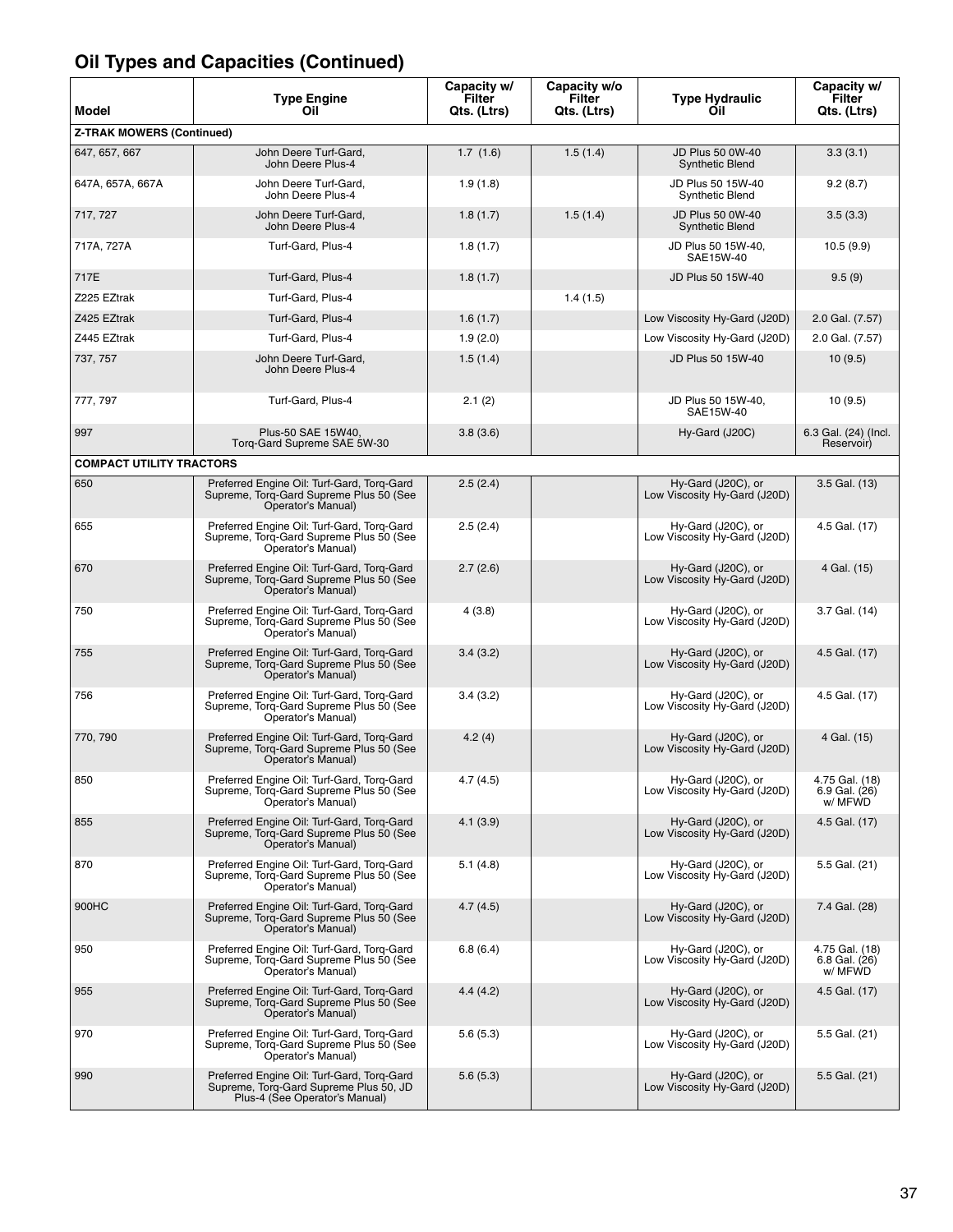| Model                                       | <b>Type Engine</b><br>Oil                                                                                              | Capacity w/<br>Filter<br>Qts. (Ltrs) | Capacity w/o<br><b>Filter</b><br>Qts. (Ltrs) | <b>Type Hydraulic</b><br>Oil                       | Capacity w/<br>Filter<br>Qts. (Ltrs)                              |
|---------------------------------------------|------------------------------------------------------------------------------------------------------------------------|--------------------------------------|----------------------------------------------|----------------------------------------------------|-------------------------------------------------------------------|
| <b>COMPACT UTILITY TRACTORS (Continued)</b> |                                                                                                                        |                                      |                                              |                                                    |                                                                   |
| 1050                                        | Preferred Engine Oil: Turf-Gard, Torq-Gard<br>Supreme. Torg-Gard Supreme Plus 50 (See<br>Operator's Manual)            | 6.8(6.4)                             |                                              | Hy-Gard (J20C), or<br>Low Viscosity Hy-Gard (J20D) | 6.9 Gal. (26)<br>9 Gal. (34) w/<br><b>MFWD</b>                    |
| 1070                                        | Preferred Engine Oil: Turf-Gard, Torq-Gard<br>Supreme, Torq-Gard Supreme Plus 50 (See<br>Operator's Manual)            | 5.6(5.3)                             |                                              | Hy-Gard (J20C), or<br>Low Viscosity Hy-Gard (J20D) | 5.5 Gal. (21)                                                     |
| 2210                                        | Plus-50, Plus-4,<br><b>Torg-Gard Supreme</b>                                                                           | 2.1(2)                               |                                              | Hy-Gard (J20C), or<br>Low Viscosity Hy-Gard (J20D) | 3.4 Gal. (13)                                                     |
| 2305, 2320                                  | <b>Plus-50,</b><br>Torg-Gard Supreme SAE 5W-30                                                                         | 3.4(3.2)                             |                                              | Hy-Gard (J20C), or<br>Low Viscosity Hy-Gard (J20D) | 3.4 Gal. (13)                                                     |
| 2520                                        | <b>Plus-50,</b><br><b>Torg-Gard Supreme</b>                                                                            | 3(2.8)                               |                                              | Hy-Gard (J20C), or<br>Low Viscosity Hy-Gard (J20D) | 3.9 Gal. (14.6)                                                   |
| 3203                                        | <b>Plus-50,</b><br><b>Torg-Gard Supreme</b>                                                                            | 4.5(4.3)                             |                                              | Hy-Gard (J20C), or<br>Low Viscosity Hy-Gard (J20D) | 6.8 Gal. (25.7)                                                   |
| 3120, 3320, 3520                            | Plus-50, Plus-4, Torq-Gard Supreme                                                                                     | 5.1(4.8)                             |                                              | Hy-Gard (J20C), or<br>Low Viscosity Hy-Gard (J20D) | 6.3 Gal. (23.8)<br>(PowrReverser)<br>6.8 Gal. (25.7)<br>(eHydro)  |
| 3720                                        | Plus-50, Plus-4, Torq-Gard Supreme                                                                                     | 6(5.7)                               |                                              | Hy-Gard (J20C), or<br>Low Viscosity Hy-Gard (J20D) | 6.8 Gal. (25.7)                                                   |
| 4010                                        | Plus-50, Plus-4, Torq-Gard Supreme                                                                                     | 2.3(2.2)                             | 2.1(2)                                       | Hy-Gard (J20C), or<br>Low Viscosity Hy-Gard (J20D) | 2.6 Gal. (10)                                                     |
| 4100 Gear                                   | Preferred Engine Oil: Turf-Gard, Torg-Gard<br>Supreme, Torg-Gard Supreme Plus 50, JD<br>Plus-4 (See Operator's Manual) | 2.3(2.2)                             |                                              | Hy-Gard (J20C), or<br>Low Viscosity Hy-Gard (J20D) | 2.8 Gal. (10.5)                                                   |
| 4100 HST                                    | Preferred Engine Oil: Turf-Gard, Torq-Gard<br>Supreme, Torg-Gard Supreme Plus 50, JD<br>Plus-4 (See Operator's Manual) | 2.3(2.2)                             |                                              | Hy-Gard (J20C), or<br>Low Viscosity Hy-Gard (J20D) | 3.3 Gal. (12.5)                                                   |
| 4110                                        | Plus-50, Plus-4,<br><b>Torg-Gard Supreme</b>                                                                           | 2.3(2.2)                             |                                              | Hy-Gard (J20C), or<br>Low Viscosity Hy-Gard (J20D) | 3.5 Gal. (13.3)                                                   |
| 4115                                        | Plus-50, Plus-4,<br><b>Torg-Gard Supreme</b>                                                                           | 2.1(2)                               |                                              | Hy-Gard (J20C), or<br>Low Viscosity Hy-Gard (J20D) | 3.9 Gal. (14.6)                                                   |
| 4200 CST or SRT                             | Preferred Engine Oil: Turf-Gard, Torq-Gard<br>Supreme, Torq-Gard Supreme Plus 50, JD<br>Plus-4 (See Operator's Manual) | 3.8(3.6)                             |                                              | Hy-Gard (J20C), or<br>Low Viscosity Hy-Gard (J20D) | 6.3 Gal. (24)                                                     |
| 4200 HST                                    | Preferred Engine Oil: Turf-Gard, Torg-Gard<br>Supreme, Torq-Gard Supreme Plus 50, JD<br>Plus-4 (See Operator's Manual) | 3.8(3.6)                             |                                              | Hy-Gard (J20C), or<br>Low Viscosity Hy-Gard (J20D) | 6.8 Gal. (26)                                                     |
| 4210                                        | Plus-50, Plus-4,<br><b>Torq-Gard Supreme</b>                                                                           | 4(3.8)                               |                                              | Low Viscosity Hy-Gard (J20D)                       | 6.8 Gal. (26)                                                     |
| 4300, 4400 CST or<br><b>SRT</b>             | Preferred Engine Oil: Turf-Gard, Torg-Gard<br>Supreme, Torq-Gard Supreme Plus 50, JD<br>Plus-4 (See Operator's Manual) | 5(4.7)                               |                                              | Hy-Gard (J20C), or<br>Low Viscosity Hy-Gard (J20D) | 6.3 Gal. (24)                                                     |
| 4300, 4400 HST                              | Preferred Engine Oil: Turf-Gard, Torq-Gard<br>Supreme, Torg-Gard Supreme Plus 50, JD<br>Plus-4 (See Operator's Manual) | 5(4.7)                               |                                              | Hy-Gard (J20C), or<br>Low Viscosity Hy-Gard (J20D) | 6.8 Gal. (26)                                                     |
| 4310                                        | Plus-50, Plus-4,<br><b>Torg-Gard Supreme</b>                                                                           | 4.5(4.3)                             |                                              | Low Viscosity Hy-Gard (J20D)                       | 6.8 Gal. (26)                                                     |
| 4410                                        | Plus-50, Plus-4,<br><b>Torg-Gard Supreme</b>                                                                           | 4.5(4.3)                             |                                              | Low Viscosity Hy-Gard (J20D)                       | 6.8 Gal. (26)                                                     |
| 4500, 4600, 4700<br>Hydro                   | Preferred Engine Oil: Turf-Gard, Torg-Gard<br>Supreme, Torg-Gard Supreme Plus 50, JD<br>Plus-4 (See Operator's Manual) | 6.2(5.8)                             |                                              | Hy-Gard (J20C), or<br>Low Viscosity Hy-Gard (J20D) | 8.8 Gal. (33.4)                                                   |
| 4500, 4600, 4700 Gear                       | Preferred Engine Oil: Turf-Gard, Torq-Gard<br>Supreme, Torg-Gard Supreme Plus 50, JD<br>Plus-4 (See Operator's Manual) | 6.2(5.8)                             |                                              | Hy-Gard (J20C), or<br>Low Viscosity Hy-Gard (J20D) | 6.8 Gal. (25.7)                                                   |
| 4510, 4610, 4710                            | Plus-50, Plus-4,<br><b>Torq-Gard Supreme</b>                                                                           | 5.1(4.8)                             |                                              | Low Viscosity Hy-Gard (J20D)                       | 9.8 Gal. (37)                                                     |
| 4120, 4320, 4520,<br>4720                   | Plus-50, Torq-Gard Supreme                                                                                             | 7.9(7.5)                             |                                              | Hy-Gard (J20C), or<br>Low Viscosity Hy-Gard (J20D) | 10.3 Gal. (38.9)<br>(PowrReverser)<br>9.6 Gal. (36.1)<br>(eHydro) |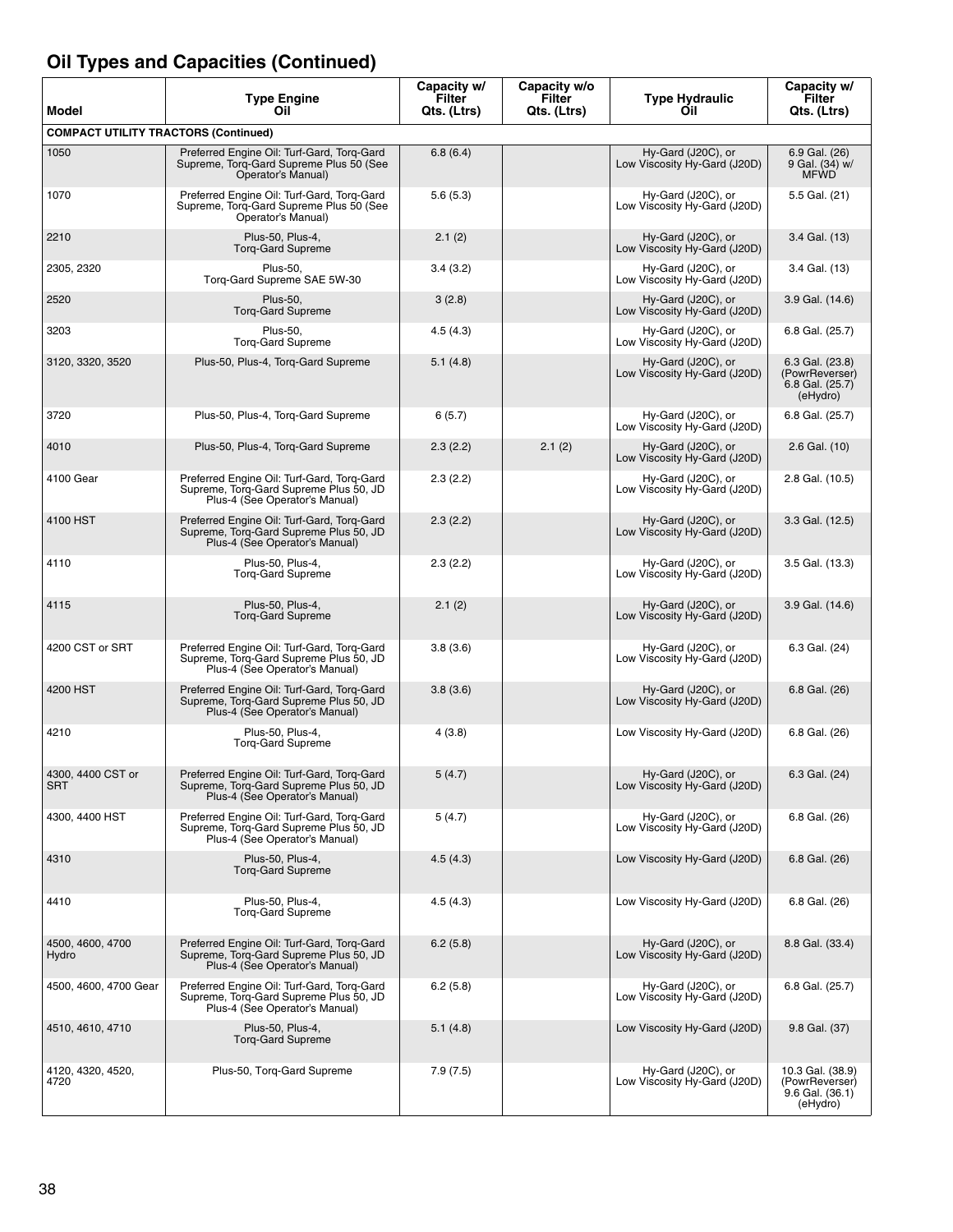| <b>Model</b>            | <b>Type Engine</b><br>Oil                                                                                              | Capacity w/<br>Filter<br>Qts. (Ltrs) | Capacity w/o<br>Filter<br>Qts. (Ltrs)      | <b>Type Hydraulic</b><br>Oil                       | Capacity w/<br>Filter<br>Qts. (Ltrs)                                                  |
|-------------------------|------------------------------------------------------------------------------------------------------------------------|--------------------------------------|--------------------------------------------|----------------------------------------------------|---------------------------------------------------------------------------------------|
| <b>UTILITY TRACTORS</b> |                                                                                                                        |                                      |                                            |                                                    |                                                                                       |
| 1020                    | Refer to Operator's Manual                                                                                             | Refer to Operator's<br>Manual        |                                            | Refer to Operator's Manual                         | Refer to<br>Operator's Manual                                                         |
| 1250                    | <b>Torg-Gard Supreme</b>                                                                                               | 11.2(10.5)                           |                                            | Hy-Gard (J20C)                                     | 8.3 Gal. (31.5)                                                                       |
| 1450                    | <b>Torg-Gard Supreme</b>                                                                                               | 12.7 (12)                            |                                            | Hy-Gard (J20C)                                     | 8.3 Gal. (31.5)                                                                       |
| 1530                    | Refer to Operator's Manual                                                                                             | Refer to Operator's<br>Manual        |                                            | Refer to Operator's Manual                         | Refer to<br>Operator's Manual                                                         |
| 1650                    | <b>Torg-Gard Supreme</b>                                                                                               | 12.7(12)                             |                                            | Hy-Gard (J20C)                                     | 8.3 Gal. (31.5)                                                                       |
| 2020                    | Refer to Operator's Manual                                                                                             | Refer to Operator's<br>Manual        |                                            | Refer to Operator's Manual                         | Refer to<br>Operator's Manual                                                         |
| 2355                    | Refer to Operator's Manual                                                                                             | Refer to Operator's<br>Manual        |                                            | Refer to Operator's Manual                         | Refer to<br>Operator's Manual                                                         |
| 2040, 2240              | Refer to Operator's Manual                                                                                             | Refer to Operator's<br>Manual        |                                            | Refer to Operator's Manual                         | Refer to<br>Operator's Manual                                                         |
| 2150                    | Refer to Operator's Manual                                                                                             | Refer to Operator's<br>Manual        |                                            | Refer to Operator's Manual                         | Refer to<br>Operator's Manual                                                         |
| 2155                    | Refer to Operator's Manual                                                                                             | Refer to Operator's<br>Manual        |                                            | Refer to Operator's Manual                         | Refer to<br>Operator's Manual                                                         |
| 2350                    | Refer to Operator's Manual                                                                                             | Refer to Operator's<br>Manual        |                                            | Refer to Operator's Manual                         | Refer to<br>Operator's Manual                                                         |
| 2355N                   | Refer to Operator's Manual                                                                                             | Refer to Operator's<br>Manual        |                                            | Refer to Operator's Manual                         | Refer to<br>Operator's Manual                                                         |
| 5103, 5203, 5303        | Plus-50, Torg-Gard Supreme                                                                                             | Refer to Operator's<br>Manual        |                                            | Hy-Gard (J20C), or<br>Low Viscosity Hy-Gard (J20D) | 10 Gal. (38)                                                                          |
| 5105, 5205              | Plus-50, Torq-Gard Supreme                                                                                             | 7.9(7.5)                             |                                            | Hy-Gard (J20C), or<br>Low Viscosity Hy-Gard (J20D) | 8.7 Gal. (33)                                                                         |
| 5210                    | Preferred Engine Oil: Turf-Gard, Torg-Gard<br>Supreme, Torq-Gard Supreme Plus 50, JD<br>Plus-4 (See Operator's Manual) | 9(8.5)                               |                                            | Hy-Gard (J20C), or<br>Low Viscosity Hy-Gard (J20D) | 10 Gal. (37.9)                                                                        |
| 5310, 5310N             | Preferred Engine Oil: Turf-Gard, Torq-Gard<br>Supreme, Torg-Gard Supreme Plus 50, JD<br>Plus-4 (See Operator's Manual) | 9(8.5)                               |                                            | Hy-Gard (J20C), or<br>Low Viscosity Hy-Gard (J20D) | 10 Gal. (37.9)                                                                        |
| 5410                    | Preferred Engine Oil: Turf-Gard, Torq-Gard<br>Supreme, Torq-Gard Supreme Plus 50, JD<br>Plus-4 (See Operator's Manual) | 9(8.5)                               |                                            | Hy-Gard (J20C), or<br>Low Viscosity Hy-Gard (J20D) | 10 Gal. (37.9)                                                                        |
| 5510, 5510N             | Preferred Engine Oil: Turf-Gard, Torg-Gard<br>Supreme, Torg-Gard Supreme Plus 50, JD<br>Plus-4 (See Operator's Manual) | 9(8.5)                               |                                            | Hy-Gard (J20C), or<br>Low Viscosity Hy-Gard (J20D) | 11 Gal. (41.8)                                                                        |
| 5400N                   | Preferred Engine Oil: Turf-Gard, Torq-Gard<br>Supreme, Torq-Gard Supreme Plus 50, JD<br>Plus-4 (See Operator's Manual) | 9(8.5)                               |                                            | Hy-Gard (J20C), or<br>Low Viscosity Hy-Gard (J20D) | 11 Gal. (41.8)                                                                        |
| 5500N                   | Preferred Engine Oil: Turf-Gard, Torg-Gard<br>Supreme, Torq-Gard Supreme Plus 50, JD<br>Plus-4 (See Operator's Manual) | 9(8.5)                               |                                            | Hy-Gard (J20C), or<br>Low Viscosity Hy-Gard (J20D) | 11 Gal. (41.8)                                                                        |
| 5500                    | Preferred Engine Oil: Turf-Gard, Torq-Gard<br>Supreme, Torq-Gard Supreme Plus 50, JD<br>Plus-4 (See Operator's Manual) | 9(8.5)                               |                                            | Hy-Gard (J20C), or<br>Low Viscosity Hy-Gard (J20D) | 11 Gal. (41.8)                                                                        |
| 5200                    | Preferred Engine Oil: Turf-Gard, Torg-Gard<br>Supreme, Torq-Gard Supreme Plus 50 (See<br>Operator's Manual)            | 7(6.6)                               |                                            | Hy-Gard (J20C), or<br>Low Viscosity Hy-Gard (J20D) | 10 Gal. (37.9)                                                                        |
| 5300                    | Preferred Engine Oil: Turf-Gard, Torg-Gard<br>Supreme, Torg-Gard Supreme Plus 50 (See<br>Operator's Manual)            | 9(8.5)                               |                                            | Hy-Gard (J20C), or<br>Low Viscosity Hy-Gard (J20D) | 10 Gal. (37.9)                                                                        |
| 5400                    | Preferred Engine Oil: Turf-Gard, Torq-Gard<br>Supreme, Torg-Gard Supreme Plus 50 (See<br>Operator's Manual)            | 9(8.5)                               |                                            | Hy-Gard (J20C), or<br>Low Viscosity Hy-Gard (J20D) | 10 Gal. (37.9)                                                                        |
| 5220, 5320              | Preferred Engine Oil: Plus-50,<br><b>Torg-Gard Supreme</b>                                                             |                                      | 10 (9.5) - 3 cyl.,<br>11.5 (10.8) - 4 cyl. | Hy-Gard (J20C), or<br>Low Viscosity Hy-Gard (J20D) | 10 Gal. (38L)<br>CollarShift or<br>SnycShuttle,<br>11.5 Gal. (43.5 L)<br>PowrReverser |
| 5420                    | John Deere Plus-50                                                                                                     | 9(8.5)                               |                                            | Hy-Gard (J20C)                                     | 10 Gal. (37.9)                                                                        |
| 5520                    | John Deere Plus-50                                                                                                     | 9(8.5)                               |                                            | Hy-Gard (J20C)                                     | 10 Gal. (37.9)                                                                        |
| 5325N, 5425N, 5525N     | John Deere Plus-50                                                                                                     | 9(8.5)                               |                                            | Hy-Gard (J20C), or<br>Low Viscosity Hy-Gard (J20D) | 12 Gal. (45.4)<br>(PowrReverser)                                                      |